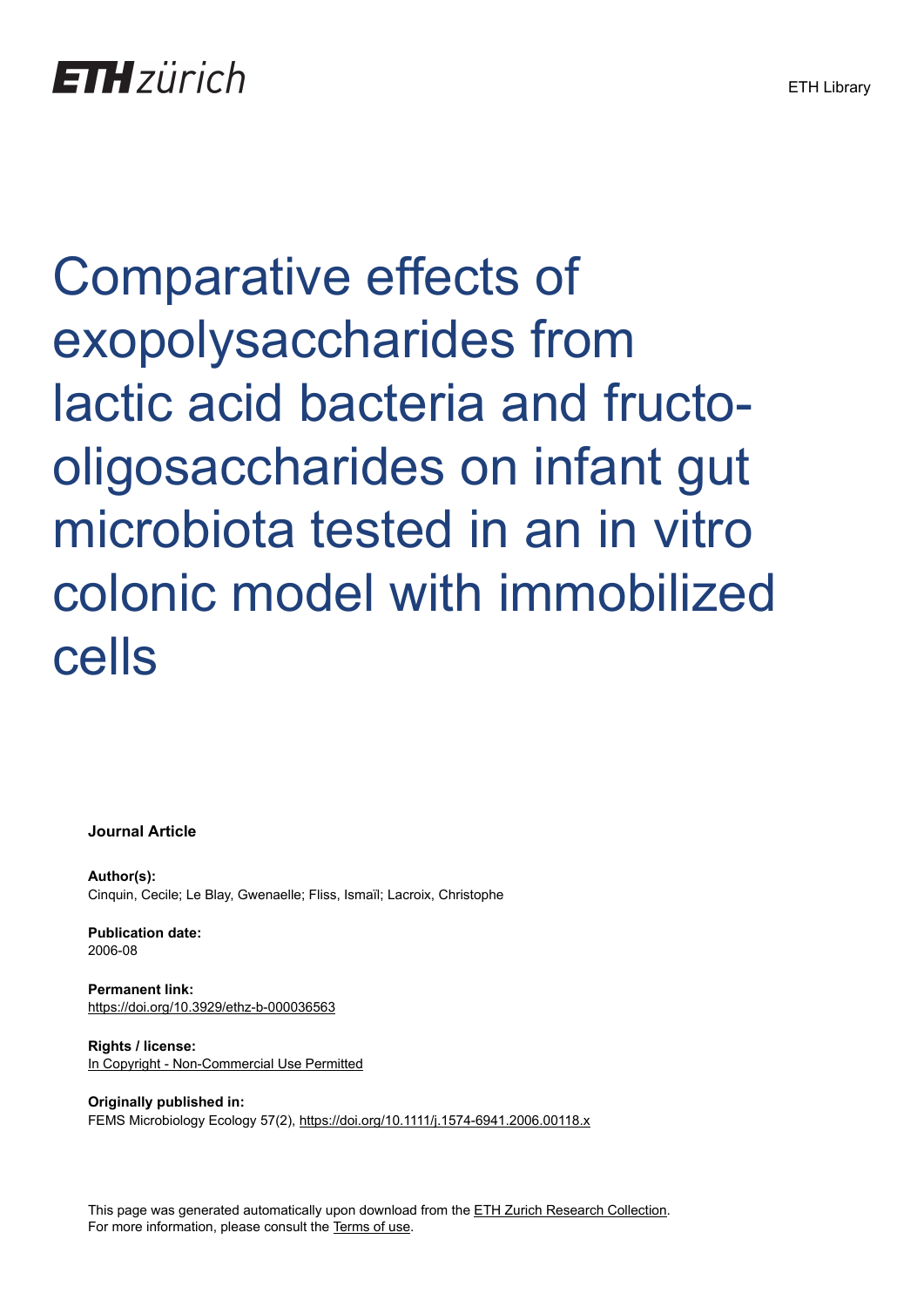

# Comparative effects of exopolysaccharides from lactic acid bacteria and fructo-oligosaccharides on infant gut microbiota tested in an in vitro colonic model with immobilized cells

Cécile Cinquin<sup>1</sup>, Gwenaëlle Le Blay<sup>2</sup>, Ismaïl Fliss<sup>1</sup> & Christophe Lacroix<sup>2</sup>

<sup>1</sup>Dairy Research Centre STELA, Université Laval, Québec, QC, Canada and <sup>2</sup>Laboratory of Food Biotechnology, Institute of Food Science and Nutrition, Zurich, Switzerland

Correspondence: G. Le Blay, Laboratory of Food Biotechnology, Institute of Food Science and Nutrition, Swiss Federal Institute of Technology, Schmelzbergstrasse 7, CH-8092 Zürich, Switzerland. Tel.: +41 1 632 3293; fax: 141 1 632 1403; e-mail: gwenaelle.leblay@ilw.agrl.ethz.ch

Received 26 August 2005; revised 5 January 2006; accepted 10 January 2006. First published online 29 March 2006.

doi:10.1111/j.1574-6941.2006.00118.x

Editor: Jim Prosser

#### Keywords

three-stage in vitro colon model; exopolysaccharides; fructo-oligosaccharides; cell immobilization; infant; microbiota.

# Introduction

The colonic microbiota is a complex ecosystem having great effects on human health. Such complexity involves host requirements for bacterial fermentation products, colonization resistance to microbial pathogens, activation or destruction of genotoxins and mutagens, and modulation of immune system functions (Macfarlane & McBain, 1999). Throughout life, a succession of bacterial equilibria occurs in the intestinal human microbiota. It is during infancy, however, that the bacterial composition and activity of the intestinal ecosystem are established, factors that contribute greatly to the foundation of health. Indeed, it has been suggested that interactions between intestinal microbes and host not only have short-term effects on immune functions and early development but could also exert long-term effects on health, disease and mortality risks in adulthood (Reid, 2004).

In infancy, the microbial ecology of the gut is strongly influenced by diet. It is generally believed that breast-fed infants have a microbiota dominated by bifidobacteria and lactobacilli, creating a protective environment against

#### Abstract

The aim of this study was to compare the effects of purified exopolysaccharides from Lactobacillus rhamnosus RW-9595M with those of a well-known prebiotic (short-chain fructo-oligosaccharides) on infant colonic microbiota using a new three-stage chemostat model with immobilized infant faecal microbiota. Two continuous cultures with different faecal inocula were tested with different compositions of carbohydrate media. During the first fermentation (F1), fructooligosaccharides tested at a concentration of  $9.8 \text{ g L}^{-1}$  increased the number of lactobacilli and decreased coliforms both in gel beads and in effluent from all three reactors, in agreement with data from the literature. During the second fermentation (F2), the effect of fructo-oligosaccharides tested at a lower concentration  $(7.5 \text{ g L}^{-1})$  was reduced compared with F1. Fructo-oligosaccharides also increased total organic acid concentration and decreased ammonia production. Results obtained for exopolysaccharide tested at  $1.5 \text{ g L}^{-1}$  indicate that exopolysaccharides from L. rhamnosus RW-9595M was not metabolized by infant microbiota and lacked any prebiotic effect.

> pathogens. Formula-fed infants, having a more complex microbiota, are more susceptible to intestinal disorders (Mountzouris et al., 2002). Human milk contains a high amount of oligosaccharides, which stimulate the growth of indigenous bifidobacteria and lactobacilli and may contribute to the protection of breast-fed infants against infections and inflammations (Kunz & Rudloff, 1993).

> Attempts have been made to modulate the microbial balance of colonic microbiota with the aim of improving the health and well-being of formula-fed infants. This can be achieved either by oral administration of live microorganisms known as probiotics, or by consumption of nondigestible food ingredients that selectively stimulate the growth and/or activity of beneficial bacteria (Bakker-Zierikzee et al., 2005). The main bacterial populations targeted by these food ingredients, also called prebiotics, are bifidobacteria and lactobacilli, which are known to have health-promoting properties such as inhibition of exogenous pathogens.

> The most effective prebiotics in infant diet are oligosaccharides such as fructo-oligosaccharides (FOS) and galactooligosaccharides (GOS) (Ghisolfi, 2003). The most studied prebiotics, FOS, escape the upper gastrointestinal (GI)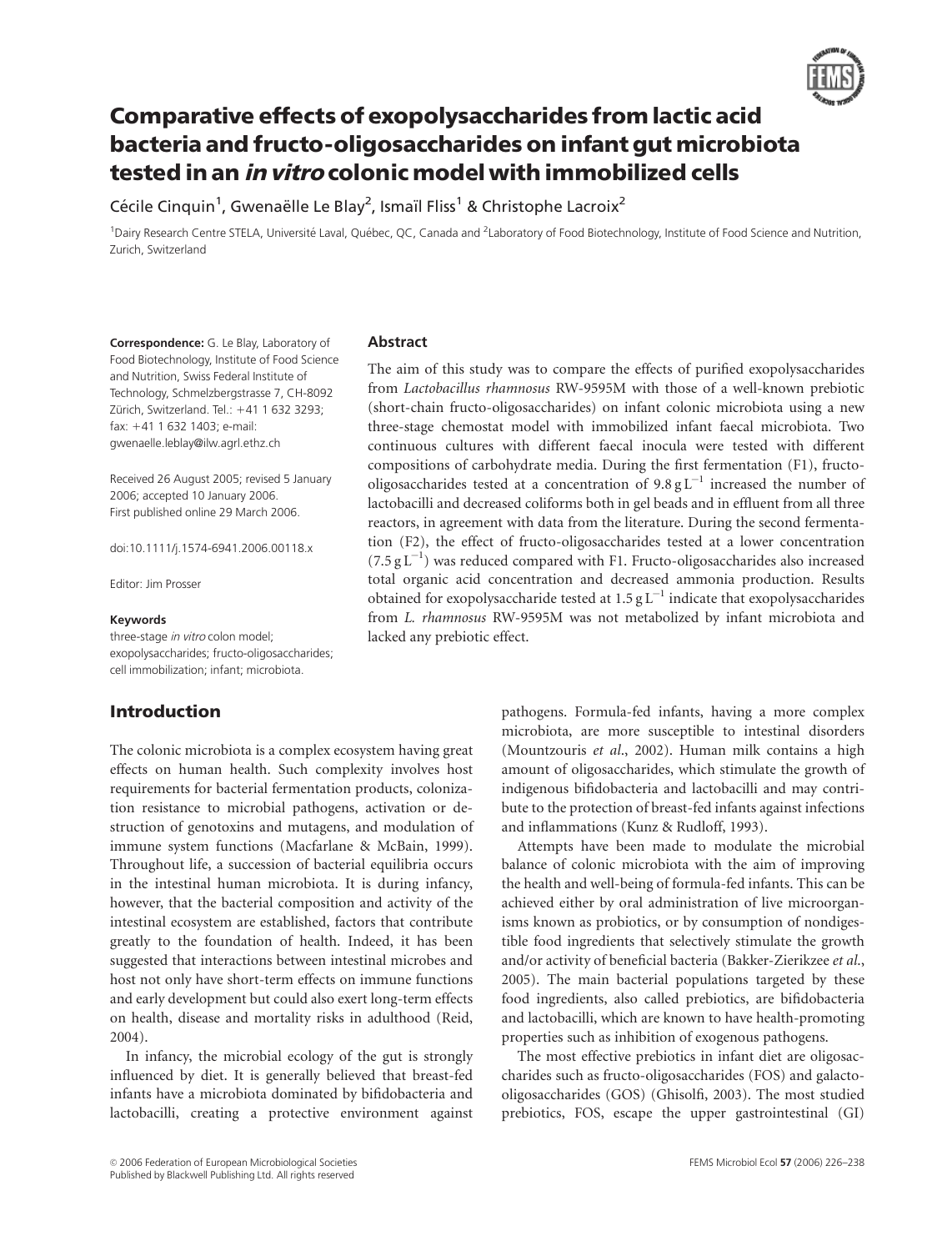digestion, and once in the colon exert a bifidogenic effect causing decreases in Bacteroides spp. and clostridia counts. FOS also promote an increase in short-chain fatty acids (SCFA) concentration, particularly of butyrate (Gibson et al., 1995; Rastall & Gibson, 2002). It has been suggested that other food compounds such as exopolysaccharides (EPS) from lactic acid bacteria exert prebiotic effects on human intestinal microbiota (Dal Bello et al., 2001), although only data from in vitro tests have been published. EPS are produced by numerous bacteria in association with their cell surface or are excreted in the fermentation medium. They are believed to be implicated in bacterial protection (Roberts, 1996), and are widely used in the food industry to improve food texture because of their rheological properties (De Vuyst & Degeest, 1999). In the past decade, the interest in EPS produced by lactic acid bacteria has grown because of their GRAS (generally regarded as safe) status (Sutherland, 1998) and their putative healthpromoting effects (Ruas-Madiedo et al., 2002).

In this study, we tested the effects of an EPS from L. rhamnosus RW-9595M and FOS on infant microbial ecology using a new three-stage continuous fermentation colonic model with immobilized faecal microbiota (Cinquin et al., 2004, 2006). Composition and activity of infant microbiota as affected by carbohydrate composition were monitored during two continuous culture experiments carried out over 33 and 34 days. The effects of EPS and FOS were also specifically tested on four bifidobacterial species commonly encountered in infant faeces using a set of bifidobacterial species-specific 16S rRNA-targeted oligonucleotide probes and fluorescence in situ hybridization (FISH).

# Materials and methods

#### Bacterial strains

Lactobacillus rhamnosus RW-9595 M, a high EPS-producer strain, was obtained from the Lactic Acid Bacteria Research Network (RBL Network) culture collection (Dairy Research Centre STELA, Université Laval, Ouébec, OC). This culture was isolated from L. rhamnosus ATCC 9595M and shown to be a stable EPS mutant (Dupont et al., 2000). EPS from L. rhamnosus RW-9595M are large polymers with high molecular weight  $(5 \times 10^7 \text{ Da})$  and a repeated unit composed of pyruvate, 1; D-glucose, 2; D-galactose, 1; and L-rhamnose, 4 (Van Calsteren et al., 2002).

Bacterial strains used for probe validation and listed in Table 1 were obtained from the Deutsche Sammlung von Milkoorganismen und Zellkulturen (DSMZ, Braunschweig, Germany). They were cultivated in de Man Rogosa and Sharp (MRS) broth supplemented with cysteine (0.05%) under anaerobic conditions ( $CO_2$ : N<sub>2</sub>) at 37 °C.

#### EPS production and purification

EPS production and quantification were carried out as described by Bergmaier et al. (2001). Briefly, the strain was subcultured twice in MRS broth medium before being inoculated at 10% (volume in volume, v/v) in basal minimum medium (BMM) (Morishita et al., 1981) supplemented with glucose  $(40 g L^{-1})$  and tryptone  $(2 g L^{-1})$  in a 15 L working-volume bioreactor (Inox-tech Inc., Montreal, QC). Fermentation was carried out aerobically at 37 °C and controlled at pH 6 by the addition of  $6N NH<sub>4</sub>OH$  for 48 h. The fermented medium was then heated at  $100^{\circ}$ C for 15 min in order to inactivate bacteria and to denature EPSdegrading enzymes, cooled and centrifuged (25 min, 13 200 $g$ ) to remove bacteria. The supernatant (15 L) was ultrafiltrated and diafiltrated with four volumes of water using a 50 kDa molecular weight cut-off membrane (Romicon, Worburn, MA) to reach a final volume of 2 L, and then freeze-dried. Two EPS powders were prepared, one for F1 and one for F2. EPS in the powder was quantified with a phenol-sulphuric test (Dubois et al., 1956), residual lowmolecular-weight carbohydrates were tested in the final filtrate and reported to powder composition, and protein content was evaluated with the Lowry test.

# Faecal sample collection, preparation and immobilization

Faecal samples used for immobilization were collected from two healthy 6-month-old infants and prepared for immobilization as previously described (Cinquin et al., 2006). The immobilization procedure was based on a dispersion process in a two-phase system, as described (Cinquin et al., 2004). The autoclaved polymer solution [gellan gum 2.5% (weight in volume, w/v), xanthan gum 0.25% (w/v), sodium citrate 0.2% (w/v)] was cooled to 43 °C and inoculated aseptically with the faecal inoculum  $(2\%, v/v)$ . At the end of the immobilization procedure, beads with diameters in the range 1.0–2.0 mm were selected by wet-sieving and used for fermentation. The entire process was completed under aseptic conditions within 1 h.

#### Fermentation procedures

The continuous culture fermentation system used in this study was described by Cinquin et al. (2006). Briefly, this system consisted of three custom-stirred flat-bottom glass bioreactors (R1, R2 and R3) arranged in series with working volumes of 100, 125 and 100 mL, respectively, and used to simulate pH and retention times encountered in the proximal (PCS), transverse (TCS), and distal (DCS) parts of an infant colon. The first reactor was inoculated with 30%  $(v/v)$ of freshly prepared beads. Retention times were set at 4 h (R1), 5 h (R2) and 4 h (R3) by adjusting the feed flow rate to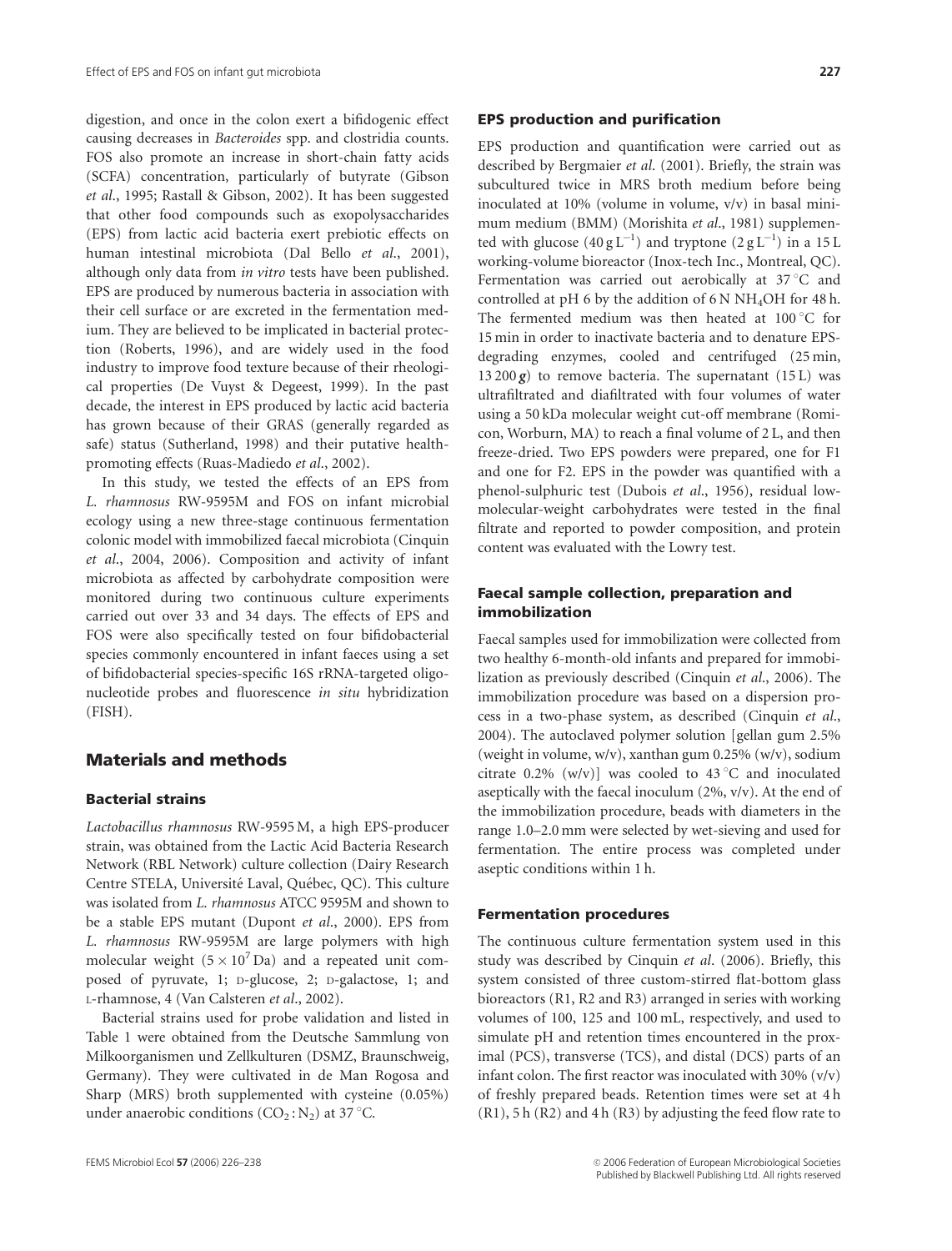Table 1. Bacterial strains used for the fluorescence in situ hybridization probe specificity tests with conditions described in Table 2

|                                     | <b>Strains</b>    | Blong209                 | Bbr*                     | $PAD^{\dagger}$          | pBiBIF <sup>‡</sup>      | $Bif164^{\S}$  |
|-------------------------------------|-------------------|--------------------------|--------------------------|--------------------------|--------------------------|----------------|
| Bifidobacteria                      |                   |                          |                          |                          |                          |                |
| B. longum by. infantis <sup>¶</sup> | <b>DSMZ 20088</b> | $+++$                    | $\overline{\phantom{0}}$ | -                        |                          | $+++$          |
| B. longum bv. suis                  | DSMZ 20211        | $++$                     |                          |                          |                          | $+++$          |
| B. longum bv. longum                | DSMZ 20219        | $+++$                    |                          |                          |                          | $++++$         |
| <b>B.</b> breve <sup>¶</sup>        | DSMZ 20213        | $\overline{\phantom{a}}$ | $+++$                    |                          |                          | $+++$          |
| B. adolescentis <sup>¶</sup>        | DSMZ 20083        |                          |                          | $++++$                   |                          | $++++$         |
| $B.$ bifidum $\P$                   | DSMZ 20456        | $\overline{\phantom{a}}$ | $\overline{\phantom{0}}$ | $++++$                   | $+++$                    |                |
| <b>B.</b> cuniculi                  | DSMZ 20435        | $\overline{\phantom{a}}$ | $\overline{\phantom{a}}$ | $\overline{\phantom{0}}$ | $+++$                    | $++++$         |
| B. pseudolongum ssp. pseudolgum     | DSMZ 20099        |                          |                          |                          |                          | $+++$          |
| B. animalis ssp. animalis           | DSMZ 20104        |                          |                          | -                        | $\overline{\phantom{a}}$ | $++$           |
| <b>B.</b> indicum                   | DSMZ 20214        |                          |                          |                          |                          |                |
| B. animalis ssp. lactis             | DSMZ 10140        | $\overline{\phantom{a}}$ |                          |                          |                          | $++++$         |
| <b>B.</b> saeculare                 | <b>DSMZ 6531</b>  | $\overline{\phantom{a}}$ | $\overline{\phantom{a}}$ | -                        | $\overline{\phantom{a}}$ | $++$           |
| <b>B.</b> subtile                   | DSMZ 20096        |                          |                          |                          |                          | $++++$         |
| <b>B.</b> pullorum                  | DSMZ 20433        | $\overline{\phantom{a}}$ | $\overline{\phantom{a}}$ | ÷                        | $\overline{\phantom{a}}$ | $+++$          |
| <b>B.</b> dentium                   | DSMZ 20436        |                          |                          |                          |                          | $++++$         |
| B. pseudocatenulatum <sup>1</sup>   | DSMZ 20438        | $++$                     |                          |                          |                          | $++++$         |
| B. boum                             | DSMZ 20432        | $\sim$                   | $\overline{\phantom{a}}$ | -                        |                          | $++++$         |
| B. thermophilum <sup>1</sup>        | DSMZ 20210        |                          |                          |                          |                          | $++++$         |
| B. angulatum <sup>¶</sup>           | DSMZ 20098        |                          |                          |                          |                          | $+++$          |
| <b>B.</b> merycicum                 | <b>DSMZ 6492</b>  |                          |                          |                          |                          | $+++$          |
| B. catenulatum <sup>¶</sup>         | <b>DSMZ 20224</b> | $+++$                    |                          |                          |                          | $++++$         |
|                                     | <b>Strains</b>    | Blong209                 | Bbr                      | PAD                      | pBiBIF                   | <b>EUB 338</b> |
| Intestinal bacteria                 |                   |                          |                          |                          |                          |                |
| Collinsella aerofaciens             | <b>DSMZ 3979</b>  | $\overline{\phantom{0}}$ | $\overline{\phantom{0}}$ | -                        |                          | $+++$          |
| Eubacterium eligens                 | <b>DSMZ 3376</b>  |                          |                          |                          |                          | $++$           |
| Eubacterium biforme                 | <b>DSMZ 3989</b>  |                          |                          |                          |                          | $++++$         |
| Ruminococcus productus              | <b>DSMZ 2950</b>  |                          |                          |                          |                          | $+++$          |
| Bacteroides fragilis                | <b>DSMZ 2151</b>  |                          |                          |                          |                          | $++++$         |
| Enterococcus faecium                | <b>DSMZ 20477</b> |                          |                          |                          |                          | $++++$         |
| Streptococcus salivarius            | DSMZ 20560        |                          |                          |                          |                          | $++++$         |
| Lactobacillus fermentum             | Our collection    |                          |                          |                          |                          | $++$           |
| Lactobacillus acidophilus           | DSMZ 20079        |                          |                          |                          |                          | $+++$          |

Germond et al. (2002).

<sup>T</sup>Yamamoto *et al.* (1992).

<sup>‡</sup>Matsuki et al. (2004).

§Langendijk et al. (1995).

z Bifibobacteria species occurring in faecal samples.

"Amann et al. (1995).

 $11111 + 11111 + 11111$  and  $111111 + 111111$  and  $1111111 + 1111111$  and  $1111111$  and  $1111111$  and  $111111111$  and  $11111111111111$ 

 $25 \text{ mL h}^{-1}$ . The pH was maintained at 5.9 and 6.2 in R1 and R2, respectively, whereas pH in R3 (DCS) was monitored but not controlled because it stabilized at physiological levels  $(6.5–6.6)$ .

For both fermentation experiments, effluent samples (4 mL) were collected daily in the three reactors. Bacteriological analyses with plate counts were performed daily. Metabolite and FISH analyses were performed for the last 3 and 2 days of each fermentation period, respectively. Bead samples were collected just after the immobilization process, after 48 h of batch cultures used for bead colonization, and during the last day of the pseudo-steady-state periods, for plate counts and microscopy analyses. The pseudo-steady state was reached when bacterial populations in fermentation effluents from all reactors did not change by more than 0.5 Log10 units, this corresponding to the last 3 days for each condition.

#### Fermentation media

Two independent fermentations were carried out to compare the prebiotic effects of FOS containing 95% of oligofructose with an average degree of polymerization (DP) of 3.6 monomers (Nutraflora $\overset{\circ}{\mathbb{B}}$  P-95 Canacure, Laval, QC)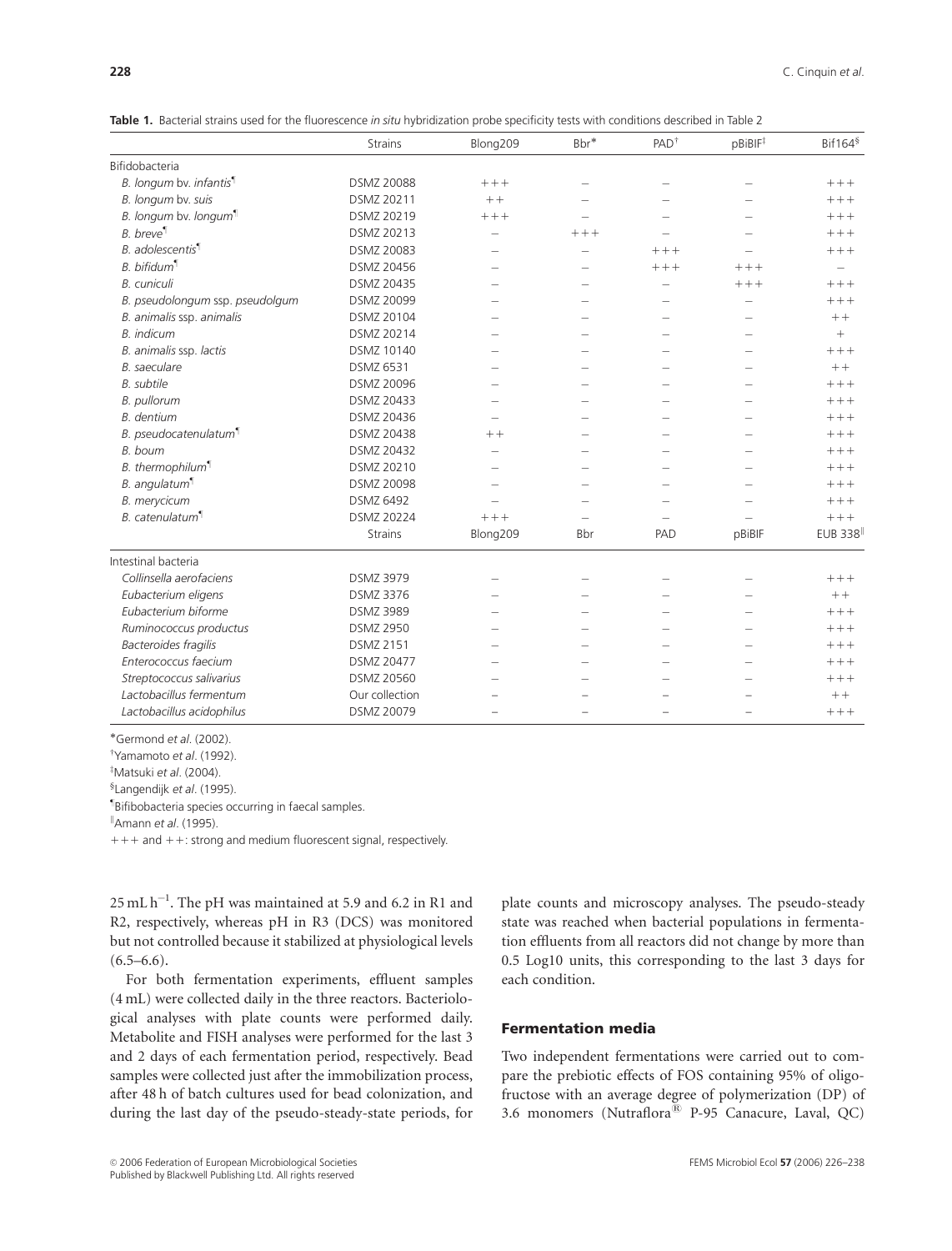with those of EPS produced by L. rhamnosus RW-9595M. Fermentation media simulating an infant ileal chyme were based on the composition described by Cinquin et al. (2004, 2006). The medium composition was calculated from the composition of a standard infant formula supplemented with rice starch (Sigma, St Louis, MO) and applying digestibility indices from the literature. FOS tested at 7.8 and  $9.5 \text{ g L}^{-1}$  medium corresponds to a diet containing between ca. 3.5% and 7.5% FOS among carbohydrates, for a digestibility index of 11% (Molis et al., 1996). The ratio of the different carbohydrates in the two control media with maltodextrin (10 and  $13 \text{ g L}^{-1}$  total carbohydrate for M-10 and M-13, respectively) remained unchanged, with 7% starch, 18% lactose and 75% maltodextrin in both experiments (Table 3).

During the first fermentation (F1), which lasted for 34 days, the first two substrates tested were FOS (FOS-13) and maltodextrin (M-13) at  $9.8 \text{ g L}^{-1}$ , i.e. 75% of the total carbohydrate concentration (13  $gL^{-1}$ ) (Table 3). During the third and fourth periods, it was not possible to substitute EPS for maltodextrin because of high medium viscosity, which limited EPS addition into the medium to a maximum level of  $1.5\,\mathrm{g\,L}^{-1}$ . Therefore, for the EPS test, the total carbohydrate concentration was decreased to  $10 g L^{-1}$  in order to reach a significant EPS percentage of 15% (EPS-10) in the medium carbohydrate fraction. During the third period (M-10), maltodextrin was reduced to  $7.5 \text{ g L}^{-1}$  (75%) of the total carbohydrate concentration in the medium with  $10 \text{ g L}^{-1}$ ) in order to use this treatment as a control for EPS-10 (Table 3). The second fermentation (F2), which lasted for 32 days, was performed to assess whether the effects observed during the fourth period of F1 (EPS-10) were the result of the addition of EPS or of a lack of assimilable carbohydrates, since EPS substituted for equivalent amounts of maltodextrin in the medium. EPS  $(1.5 \text{ g L}^{-1})$  was then added to medium M-10 containing  $10 \text{ g L}^{-1}$  carbohydrates (EPS-11.5). This medium was compared with two other media containing either 10 (M-10) or 11.5 (M-11.5)  $gL^{-1}$ total carbohydrates, with maltodextrin. A medium with a low FOS concentration (7.5 g  $L^{-1}$  substituting for an equivalent amount of maltodextrin) and  $10 \text{ g L}^{-1}$  total carbohydrates was also tested (FOS-10).

#### Bacterial enumeration

Plate counts were performed within 1 h of sampling. Samples were serially diluted 10-fold with peptone water (0.1%,  $pH$  7.0). Four 20  $\mu$ L drops of each dilution were plated in duplicate on both selective and nonselective media, as described previously (Cinquin et al., 2004).

Fluorescence in situ hybridization analyses were performed for the detection of bifidobacteria and total bacterial populations (Table 2) in fermentation samples from DCS (last 2 days of the pseudo-steady state of each fermentation period). Samples were fixed with paraformaldehyde (PFA) 4%, dehydrated with ethanol baths, and applied to glass slides as described previously (Cinquin et al., 2006). The slides were hybridized with the various probes (see next section) and stained with 4',6-diamidino-2-phenylindole (DAPI). Cells were then counted visually with an Olympus BX 51 epifluorescence microscope (Olympus America, Melville, NY) equipped with a monochrome camera, as already described (Cinquin et al., 2006). Each assay was done in duplicate.

#### Probe design and specificity for bifidobacteria

Four bifidobacterial species-specific 16S rRNA-targeted oligonucleotide probes were used in this study (Table 2). The Bbr probe was previously designed to be used as a forward PCR primer for Bifidobacterium breve (Germond et al., 2002). The pBiBIF and PAD probes were used in dot blot and FISH for the detection of Bifidobacterium bifidum (Matsuki et al., 2004) and Bifidobacterium adolescentis (Yamamoto et al., 1992), respectively. An oligonucleotide probe targetting the small subunit rRNA sequence of Bifidobacterium longum (including B. suis, B. infantis and B. longum) (Sakata et al., 2002) was designed with the Arb software package (Ludwig et al., 2004), the Check-Probe function of the RDP software package (Maidak et al., 1997), and the EMBL database. This probe was named (S-S-Blong-

Table 2. Sequences of oligonucleotide probes used for fluorescence in situ hybridization analyses of faecal and fermentation samples and optimal conditions for hybridization specificity

|                                          |                              |               |             | Temperature $(°C)$ |                          |  |
|------------------------------------------|------------------------------|---------------|-------------|--------------------|--------------------------|--|
| Sequence $(5'-3')$                       | Targeted                     | Formamide (%) | $T_{\rm H}$ | $T_{\rm W}$        | References               |  |
| Eub338 5'-GCT GCC TCC CGT AGG AGT-3'     | Universal eubacterial probe  | $\Omega$      | 46          | 48                 | Amann et al. (1995)      |  |
| Bif164 5'-CAT CCG GCA TTA CCA CCC-3'     | Bifidobacteria               |               | 46          | 48                 | Langendijk et al. (1995) |  |
| PAD 5'-GCT CCC AGT CAA AAG CG-3'         | Bifidobacterium adolescentis | -15           | 50          | 52                 | Yamamoto et al. (1992)   |  |
| Bbr 5'-GCT CGC ACT GTC GCA TC-3'         | Bifidobacterium breve        |               | 50          | 52                 | Germond et al. (2002)    |  |
| Blong209 5'-CCC ATC CCA TAC CGC GAA-3'   | Bifidobacterium longum       | $\Omega$      | 54          | 56                 | This study               |  |
| pBiBIF 5'-CCA CAA TCA CAT GCG ATC ATG-3' | Bifidobacterium bifidum      |               | 50          | 52                 | Matsuki et al. (2004)    |  |

 $T_{H}$ , hybridization temperature;  $T_{W}$ , washing temperature.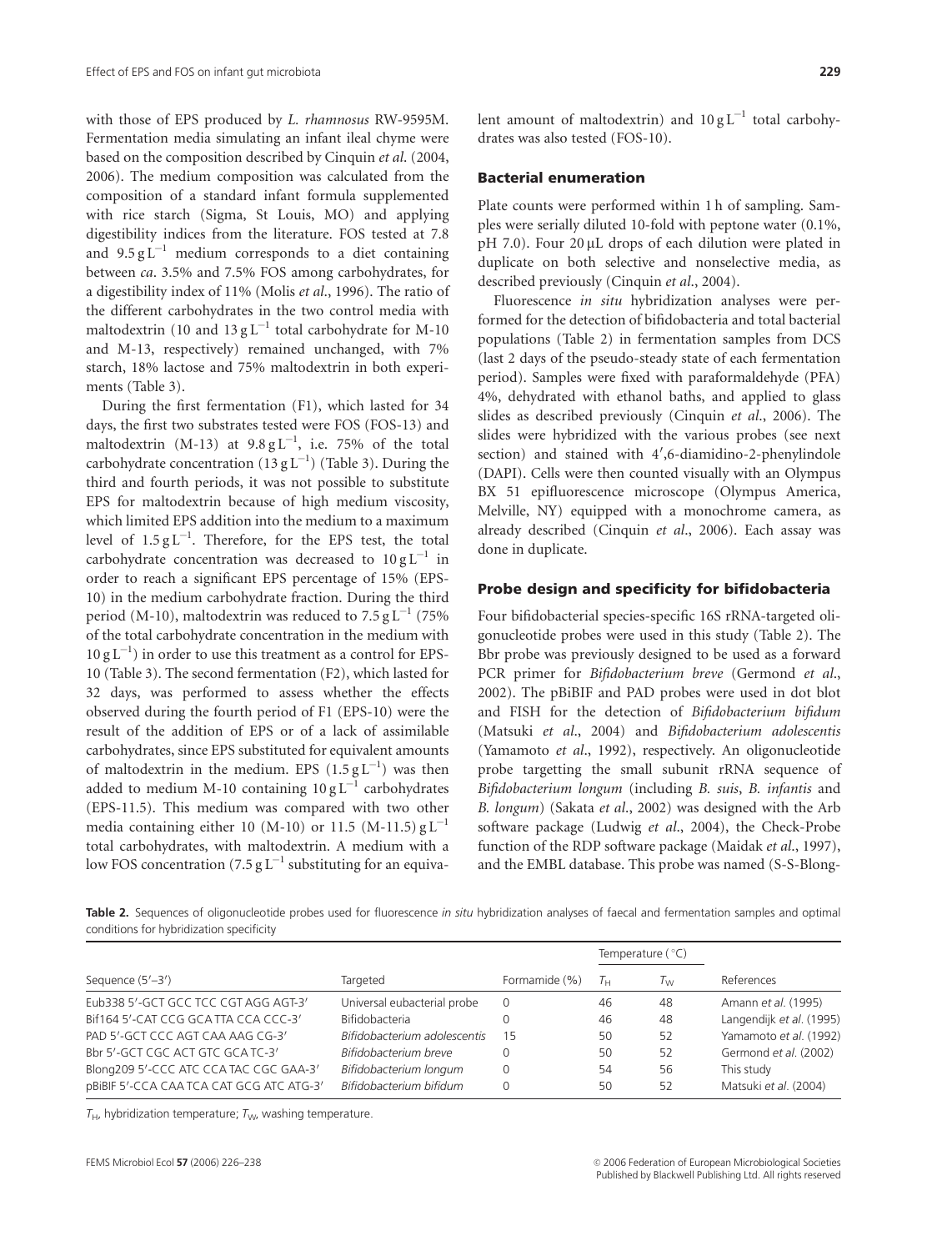0209-b-A-18) according to the nomenclature suggested by the Oligonucleotide Probe Database (OPD) (Alm et al., 1996). In this paper, the probe name is abbreviated Blong209.

Hybridization specificity for FISH was optimized for each probe by testing several temperatures and formamide concentrations (up to 35%) in the hybridization buffer to increase the stringency of the annealing reaction. Bif164 and Eub338 probes were used as positive controls for bifidobacteria strains and intestinal bacteria, respectively. Probe validation was performed with 21 bifidobacterial species as well as with nine other bacterial species commonly encountered in human faeces (Table 1).

### Metabolites analyses

Short-chain fatty acids (SCFA) and isoacids production was analysed by high-performance liquid chromatography (HPLC), and ammonia concentration with an ammonia electrode, as described by Cinquin et al. (2006). Each assay was done in duplicate. Mean metabolite concentrations were calculated for the last 3 days of fermentation; SCFA and isoacids were expressed in mmol per L (mM), and ammonia concentration was expressed in mmol per kg of wet-weight faeces or in mM for fermentation samples.

## Quantification of residual EPS in fermentation effluent samples from DCS

Quantification of residual EPS was performed with fermentation samples from DCS for the last 2 days of EPS periods (EPS-10 and EPS-11.5). Samples were heated at  $100^{\circ}$ C for 15 min, cooled and centrifuged (25 min,  $13200 \, g$ ) to remove bacteria. An enzymatic treatment was applied to the supernatant to hydrolyze residual starch and glycoprotein (mucin), which can interfere with the EPS test. Alpha-amylase  $(150 \,\mu L)$ (Sigma-Aldrich, St Louis, MO) was added to the supernatant (2 mL) and incubated for 1 h at room temperature. Pronase E  $(100 \,\mu L)$  (Sigma-Aldrich) was then added and incubated for 20 h at  $37^{\circ}$ C. After the enzymatic treatment, samples were ultrafiltrated and diafiltrated to eliminate residual low-molecular-weight sugars in the filtrate and recover nonmetabolized EPS using the method developed by Bergmaier et al. (2001). EPS in sample concentrates was quantified using the phenol-sulphuric test (Dubois et al., 1956). Ultrafiltrations were performed in duplicate for each sample.

#### Statistical analyses

A one-way analysis of variance (ANOVA) was performed using  $JMPIN^{\circledR}$  (SAS Institute Inc., Cary, NC) to test the effects of FOS and EPS on bacterial populations and metabolite production during the last 3 days of the fermentation periods. When significant differences were found below a probability level of 0.05, treatment means were compared using the Tukey–Kramer-HSD test.

# RESULTS

#### Probe design and evaluation of probe specificity

Four species-specific probes were used for FISH analyses of faecal and fermentation samples (Table 2). Blong209 was designed in this study to detect Bifidobacterium longum (including the former Bifidobacterium infantis, Bifidobacterium suis and B. longum) (Sakata et al., 2002). The target region used to design the oligonucleotide probe specific for B. longum was fully complementary to 16S rRNA of B. infantis, B. longum and B. suis, but also to Bifidobacterium indicum and Bifidobacterium pseudolongum (Fig. 1). The specificity of the four probes used in this study was tested against 21 bifidobacterial species and nine other bacterial species commonly encountered in human faeces (Table 1). For each probe a good fluorescent signal was obtained. Under our FISH conditions (Table 2), the PAD and Bbr probes specifically hybridized with Bifidobacterium adolescentis and Bifidobacterium breve, respectively. pBiBIF hybridized with both Bifidobacterium bifidum and Bifidobacterium cuniculi, and Blong209 hybridized with its target species B. longum, but also with Bifidobacterium pseudocatenulatum and Bifidobacterium catenulatum, with only three mismatchs at the  $5'$  end of the 16S rRNA target region

|                     | Blong209                                        | 3' AAG CGC CAT ACC CTA CCC 5'                                                                                                                                                                                                                                                                                                                                                                                                                                                                                                   |
|---------------------|-------------------------------------------------|---------------------------------------------------------------------------------------------------------------------------------------------------------------------------------------------------------------------------------------------------------------------------------------------------------------------------------------------------------------------------------------------------------------------------------------------------------------------------------------------------------------------------------|
|                     | Target                                          | 5' UUC GCG GUA UGG GAU GGG 3'                                                                                                                                                                                                                                                                                                                                                                                                                                                                                                   |
|                     | Bifidobacterium longum by infantis (DSMZ 20088) |                                                                                                                                                                                                                                                                                                                                                                                                                                                                                                                                 |
|                     | Bifidobacterium indicum (DSMZ 20214)            |                                                                                                                                                                                                                                                                                                                                                                                                                                                                                                                                 |
|                     | Bifidobacterium longum by longum (DSMZ 20219)   |                                                                                                                                                                                                                                                                                                                                                                                                                                                                                                                                 |
| be shown            | Bifidobacterium pseudolongum (DSMZ 20099)       |                                                                                                                                                                                                                                                                                                                                                                                                                                                                                                                                 |
| nent                | Bifidobacterium longum by suis (DSMZ 20211)     |                                                                                                                                                                                                                                                                                                                                                                                                                                                                                                                                 |
| chia coli           | Bifidobacterium pseudocatenulatum               | $=$ Ca U $=$<br>$\begin{tabular}{ll} \multicolumn{2}{l}{{\color{red}m}}{\color{green}m} & \multicolumn{2}{l}{\color{green}m} {\color{green}m} \\ \multicolumn{2}{l}{\color{green}m} & \multicolumn{2}{l}{\color{green}m} {\color{green}m} \\ \multicolumn{2}{l}{\color{green}m} & \multicolumn{2}{l}{\color{green}m} {\color{green}m} \\ \multicolumn{2}{l}{\color{green}m} & \multicolumn{2}{l}{\color{green}m} \\ \multicolumn{2}{l}{\color{green}m} & \multicolumn{2}{l}{\color{green}m} \\ \multicolumn{2}{l}{\color{green$ |
| erium               | Bifidobacterium merycicum (DSMZ 6492)           | $=Ca$ U = = = = = = = =                                                                                                                                                                                                                                                                                                                                                                                                                                                                                                         |
| ar). Dashes         | Bifidobacterium subtile (DSMZ 20096)            | $==a$ U== $=C=$ === ==                                                                                                                                                                                                                                                                                                                                                                                                                                                                                                          |
| e target            | Bifidobacterium adolescentis (DSMZ 20083)       | $==a$ $I ==$<br>________                                                                                                                                                                                                                                                                                                                                                                                                                                                                                                        |
| matches<br>ganisms. | Bifidobacterium catenulatum (ATCC 27539)        | =Call== === === ==                                                                                                                                                                                                                                                                                                                                                                                                                                                                                                              |
|                     |                                                 |                                                                                                                                                                                                                                                                                                                                                                                                                                                                                                                                 |

Fig. 1. Sequence of the Blong209 pro on the top of a 16S rRNA gene alignm (region 209–226 according to Eshceri consensus numbering) for Bifidobacte longum and related species (by : biovar indicate full complementarity with the sequence. There are at least three mis with sequences of nontarget microor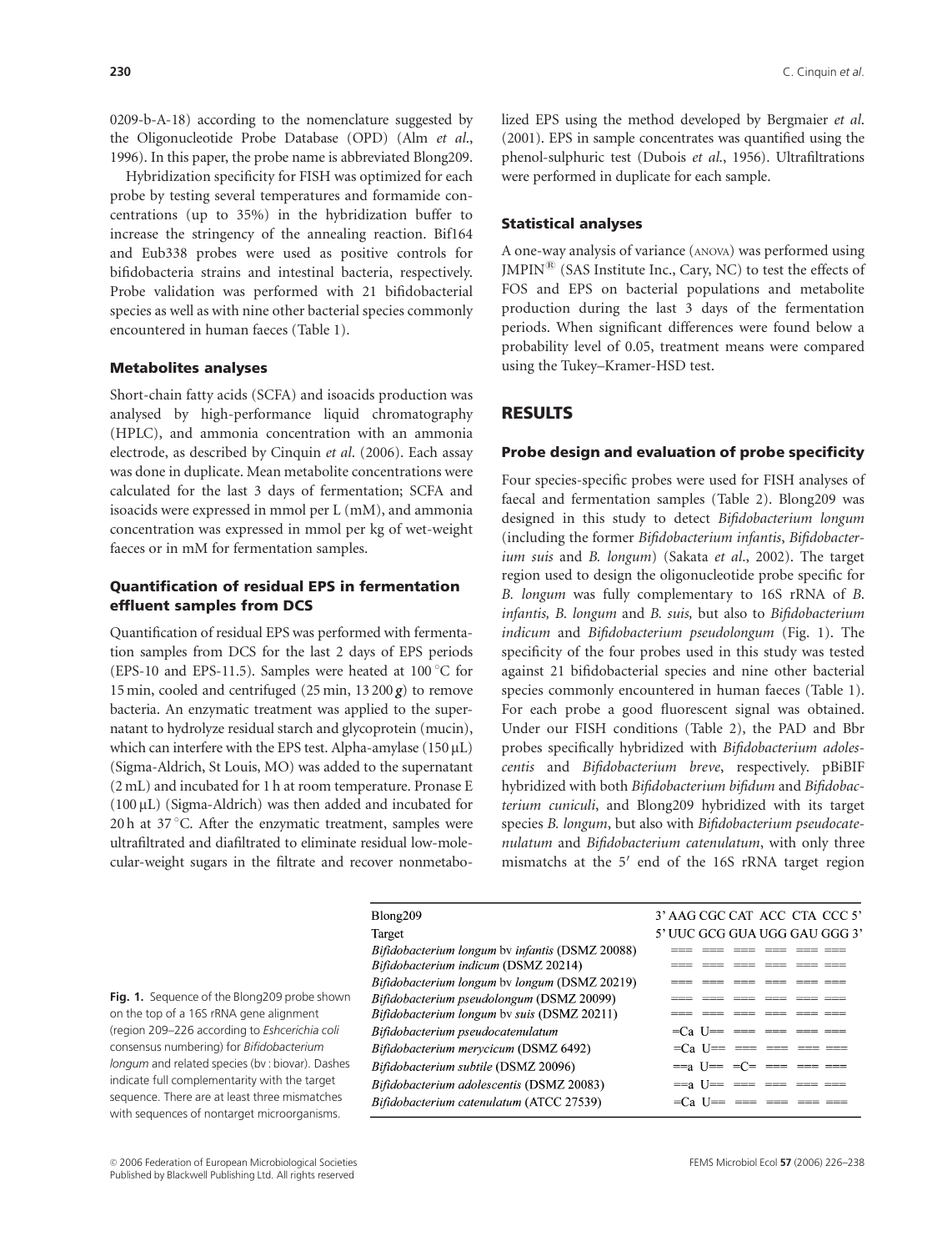(Fig. 1). Surprisingly, Blong209 did not hybridize with B. pseudolongum, nor with B. indicum.

# Effect of FOS and EPS on immobilized cell populations

All bacterial populations detected in faecal samples were also present in beads for both fermentations. At the end of the first stabilization period (M-13 and M-10 for F1 and F2, respectively), the differences in bacterial counts of beads between F1 and F2, and between beads and their respective inocula were generally below 0.7  $\rm Log10\, CFU\, g^{-1}.$  The exceptions were for staphylococci, lactobacilli, Gram-positive cocci and clostridia in F1, and for bifidobacteria and clostridia in F2, which showed greater differences between faecal inoculum and beads, and, for staphylococci, lactobacilli and clostridia, between the two faecal inocula.

During F1, the replacement of  $9.5 \text{ g L}^{-1}$  of maltodextrin (M-13) in the medium by FOS (FOS-13) induced an increase in bifidobacteria (from 9 to  $9.8 \text{ Log}10 \text{ CFU} \text{ mL}^{-1}$ ) and lactobacilli (from 5.3 to  $6.3 \text{Log}10 \text{ CFU} \text{mL}^{-1}$ ), and a decrease in coliforms (from 9.6 to  $7.3 \text{Log}10 \text{ CFU} \text{mL}^{-1}$ ). The reduction in total carbohydrate concentration of the medium from 13 (for M-13 and FOS-13) to  $10 \text{ g L}^{-1}$  (M-10) induced a general decrease (minus 0.4 to 2.5 Log10) for most populations in beads, except for coliforms and clostridia, which increased by 1.2 and 0.8 Log10 CFU  $\mathrm{mL}^{-1},$ respectively, compared with FOS-13. The replacement of  $1.5 \text{ g L}^{-1}$  maltodextrin (M-10) by EPS (EPS-10) led to a decrease in clostridia counts (from 7.3 to 6.1 Log10  $CFU \, mL^{-1}$ ), and an increase for staphylococci (from 6.9 to  $8.6 \text{ Log}10 \text{ CFU} \text{ mL}^{-1}$ ).

For F2, only limited changes in bacterial counts occurred during supplementation of M-10 with  $1.5 \text{ g L}^{-1}$  of EPS (EPS-11.5). Compared with M-10, FOS-10 resulted in decreases of staphylococci (from 7.7 to  $5.9 \text{Log}10 \text{ CFU} \text{mL}^{-1}$ ) and coliforms (from 9.7 to 7.3  $\rm Log10\, CFU\,mL^{-1})$ ). The increase in total carbohydrates from 10 (M-10) to 11.5 (M-11.5)  $gL^{-1}$  induced a decrease in bacteroides (from 9.2 to 8.3 Log10  $CFU$  mL $^{-1}$ ), staphylococci (from 7.7 to 5.9 Log10 CFU  $mL^{-1}$ ), coliforms (from 9.7 to 6.4 Log10  $CFU$  mL<sup>-1</sup>) and clostridia (from 8.5 to 7.5 Log10 CFU mL $^{-1}$ ) counts.

#### Effects of FOS and EPS on free cell populations

Counts for the main bacterial populations in the effluents from the three reactors and two fermentations were affected by the carbohydrate composition of the medium (Table 4). The replacement of maltodextrin (M-13) by FOS (FOS-13) in F1 induced an increase in bifidobacteria and lactobacilli numbers in R3 (DCS), whereas bacteroides, coliforms, and clostridia decreased ( $P < 0.05$ ). This effect was also significant in R1 and R2 for lactobacilli and in R2 for coliforms. When the system was fed with M-10 during the third period,

Table 3. Carbohydrate composition of fermentation media tested during two continuous colonic fermentation experiments

| Fermentation 1<br>Time period (days)                                                                                                                  | $M-13$<br>$2 - 14$      | <b>FOS-13</b><br>$15 - 22$       | $M-10$<br>$23 - 29$        | <b>EPS-10</b><br>$30 - 34$   |
|-------------------------------------------------------------------------------------------------------------------------------------------------------|-------------------------|----------------------------------|----------------------------|------------------------------|
| Total carbohydrates $(qL^{-1})$<br>Maltodextrin $(qL^{-1})$<br>FOS $(qL^{-1})$<br>EPS $(qL^{-1})$<br>Lactose $(g L^{-1})$<br>Rice starch $(qL^{-1})$  | 13<br>9.8<br>2.3<br>0.9 | 13<br>9.8<br>2.3<br>0.9          | 10<br>7.5<br>1.8<br>0.7    | 10<br>6<br>1.5<br>1.8<br>0.7 |
| Fermentation 2<br>Time period (days)                                                                                                                  | $M-10$<br>$2 - 11$      | EPS-11.5<br>$12 - 18$            | <b>FOS-10</b><br>$19 - 25$ | $M-11.5$<br>$26 - 33$        |
| Total carbohydrates $(g L^{-1})$<br>Maltodextrin $(qL^{-1})$<br>FOS $(qL^{-1})$<br>EPS $(qL^{-1})$<br>Lactose $(g L^{-1})$<br>Rice starch $(qL^{-1})$ | 10<br>7.5<br>1.8<br>0.7 | 11.5<br>7.5<br>1.5<br>1.8<br>0.7 | 10<br>7.5<br>1.8<br>0.7    | 11.5<br>9<br>1.8<br>0.7      |

bacterial populations in the effluent from R3 were very close to those for M-13, except for coliforms, which were lower. Compared with M-10, replacement of  $1.5 \text{ g L}^{-1}$  maltodextrin by EPS (EPS-10) induced a significant increase in facultative anaerobes ( $P < 0.0005$ ) in all reactors, mainly owing to an increase in staphylococci counts, and in Grampositive cocci to a lesser extent. A significant decrease of lactobacilli was also observed in R1 and R3 for EPS-10 compared with M-10.

During the second fermentation experiment (F2), the addition of  $1.5 \text{ g L}^{-1}$  of EPS (EPS-11.5) to medium M-10 with maltodextrin induced a significant decrease in staphylococci, Gram-positive cocci and lactobacilli, with major effects observed in R3 (DCS), accompanied by a decrease in total anaerobic populations. On the other hand, EPS-11.5 induced significantly higher numbers for Gram-positive cocci (R1 and R3) and staphylococci (all three reactors), and lower counts for lactobacilli (all reactors) compared with M-11.5. The replacement of  $7.5 \text{ g L}^{-1}$  maltodextrin (M-10) by FOS (FOS-10) did not result in increases of bifidobacteria nor of lactobacilli populations, but lower numbers of Gram-positive cocci and staphylococci were observed in all three reactors. However, the switch from FOS-10 to M-11.5 did not change bacterial populations in the effluents, except for staphylococci, which decreased significantly in R1 and R3, and lactobacilli, which slightly increased in all three reactors.

## Effect of FOS and EPS on bifidobacterial species in effluent fermentation

Probes Eub338 and Bif164 were used to measure total anaerobic populations and bifidobacteria. Four speciesspecific probes for B. longum, B. breve, B. adolescentis and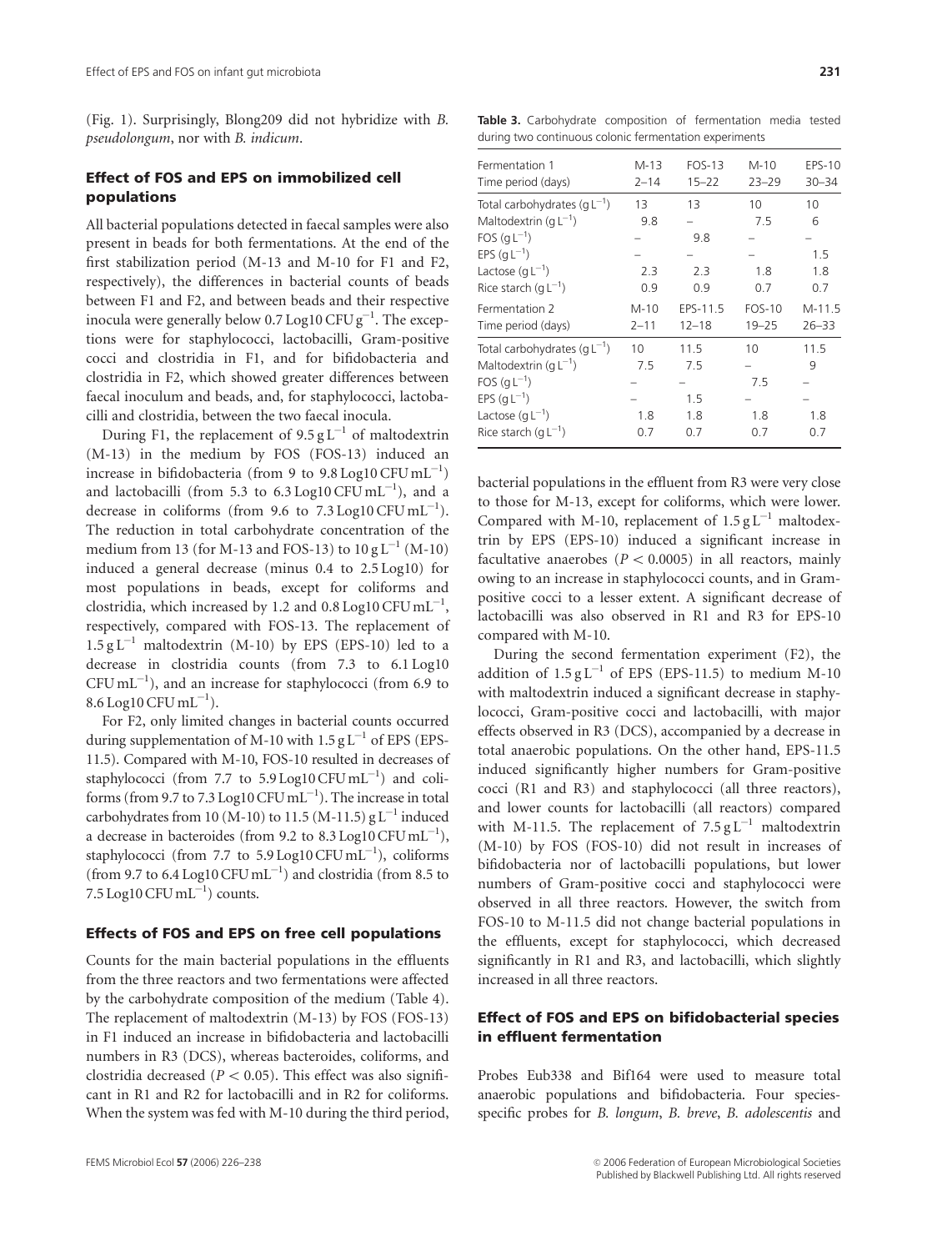|                       | Fermentation 1 <sup>ab</sup> |                   |                   |                   | Fermentation 2 <sup>ab</sup> |                   |                   |                   |
|-----------------------|------------------------------|-------------------|-------------------|-------------------|------------------------------|-------------------|-------------------|-------------------|
|                       | $M-13$                       | <b>FOS-13</b>     | $M-10$            | EPS-10            | $M-10$                       | EPS-11.5          | <b>FOS-10</b>     | $M-11.5$          |
| PCS(R1)               |                              |                   |                   |                   |                              |                   |                   |                   |
| Facultative anaerobes | 7.9 <sup>a</sup>             | 7.9 <sup>a</sup>  | 8.0 <sup>a</sup>  | $8.7^{b}$         | 8.2 <sup>a</sup>             | 7.9 <sup>a</sup>  | 8.0 <sup>a</sup>  | 8.0 <sup>a</sup>  |
| Total anaerobes       | 10.0 <sup>a</sup>            | 10.1 <sup>a</sup> | 9.8 <sup>a</sup>  | 10.0 <sup>a</sup> | 9.9 <sup>a</sup>             | 10.1 <sup>a</sup> | 10.1 <sup>a</sup> | 10.0 <sup>a</sup> |
| Bifidobacteria        | 9.6 <sup>a</sup>             | 9.9 <sup>a</sup>  | 9.4 <sup>ab</sup> | 8.9 <sup>b</sup>  | 9.7 <sup>a</sup>             | 9.8 <sup>a</sup>  | 9.5 <sup>a</sup>  | 9.7 <sup>a</sup>  |
| Bacteroides           | 7.9 <sup>a</sup>             | 7.6 <sup>a</sup>  | 7.9 <sup>a</sup>  | 8.0 <sup>a</sup>  | 7.9 <sup>a</sup>             | 8.0 <sup>a</sup>  | 7.6 <sup>b</sup>  | 7.8 <sup>ab</sup> |
| Gram + cocci          | 7.9 <sup>a</sup>             | 7.4 <sup>a</sup>  | 7.7 <sup>a</sup>  | 8.4 <sup>b</sup>  | 8.0 <sup>a</sup>             | 7.7 <sup>a</sup>  | $7.3^{b}$         | 7.0 <sup>b</sup>  |
| Staphylococci         | 7.5 <sup>ab</sup>            | 7.2 <sup>a</sup>  | 7.8 <sup>b</sup>  | 8.3 <sup>c</sup>  | 6.7 <sup>a</sup>             | 5.7 <sup>b</sup>  | 6.1 <sup>b</sup>  | 4.3 <sup>c</sup>  |
| Coliforms             | 7.8 <sup>a</sup>             | 7.6 <sup>ab</sup> | 6.8 <sup>b</sup>  | 7.3 <sup>ab</sup> | 7.6 <sup>a</sup>             | 7.8 <sup>a</sup>  | 7.6 <sup>a</sup>  | 8.0 <sup>a</sup>  |
| Lactobacilli          | 5.2 <sup>a</sup>             | 6.4 <sup>b</sup>  | 5.6c              | 4.9 <sup>d</sup>  | 6.3 <sup>ab</sup>            | 5.9 <sup>c</sup>  | $6.1^{bc}$        | 6.5 <sup>a</sup>  |
| Clostridia            | 7.5 <sup>a</sup>             | 7.2 <sup>a</sup>  | 7.7 <sup>a</sup>  | 7.1 <sup>a</sup>  | 6.6 <sup>a</sup>             | 6.6 <sup>a</sup>  | 6.5 <sup>a</sup>  | 6.5 <sup>a</sup>  |
| TCS(R2)               |                              |                   |                   |                   |                              |                   |                   |                   |
| Facultative anaerobes | 8.2 <sup>a</sup>             | 8.2 <sup>a</sup>  | 8.5 <sup>b</sup>  | 8.7 <sup>c</sup>  | 8.3 <sup>a</sup>             | 8.0 <sup>a</sup>  | 8.1 <sup>a</sup>  | 8.0 <sup>a</sup>  |
| Total anaerobes       | 10.3 <sup>a</sup>            | 10.1 <sup>a</sup> | 10.1 <sup>a</sup> | 10.1 <sup>a</sup> | 10.0 <sup>a</sup>            | 10.0 <sup>a</sup> | 10.0 <sup>a</sup> | 10.1 <sup>a</sup> |
| Bifidobacteria        | 9.6 <sup>a</sup>             | 9.9 <sup>a</sup>  | 9.8 <sup>a</sup>  | 9.8 <sup>a</sup>  | 9.4 <sup>a</sup>             | 9.5 <sup>a</sup>  | 9.6 <sup>a</sup>  | 9.7 <sup>a</sup>  |
| Bacteroides           | 8.3 <sup>ab</sup>            | 8.0 <sup>a</sup>  | 8.8 <sup>b</sup>  | $8.7^{b}$         | 8.8 <sup>a</sup>             | 8.7 <sup>a</sup>  | 8.2 <sup>b</sup>  | 8.2 <sup>b</sup>  |
| Gram + cocci          | 8.1 <sup>a</sup>             | 8.1 <sup>a</sup>  | 8.3 <sup>ab</sup> | 8.4 <sup>b</sup>  | 7.9 <sup>a</sup>             | 7.7 <sup>a</sup>  | $7.3^{b}$         | $7.1^{b}$         |
| Staphylococci         | 7.9 <sup>a</sup>             | 7.9 <sup>a</sup>  | 7.9 <sup>a</sup>  | $8.4^{b}$         | 6.4 <sup>a</sup>             | $5.7^{b}$         | $5.4^{bc}$        | 4.8 <sup>c</sup>  |
| Coliforms             | $8.1^{\text{a}}$             | 7.5 <sup>b</sup>  | 7.3 <sup>b</sup>  | 7.4 <sup>b</sup>  | 8.0 <sup>a</sup>             | 8.0 <sup>a</sup>  | 8.1 <sup>a</sup>  | 7.9 <sup>a</sup>  |
| Lactobacilli          | 5.7 <sup>a</sup>             | $6.5^b$           | 5.9 <sup>a</sup>  | 5.8 <sup>a</sup>  | 6.5 <sup>ac</sup>            | 5.8 <sup>b</sup>  | 6.1 <sup>a</sup>  | 6.5 <sup>c</sup>  |
| Clostridia            | 7.5 <sup>a</sup>             | 7.5 <sup>a</sup>  | 7.5 <sup>a</sup>  | 7.5 <sup>a</sup>  | 6.8 <sup>a</sup>             | 6.6 <sup>a</sup>  | 6.5 <sup>a</sup>  | 6.8 <sup>a</sup>  |
| DCS(R3)               |                              |                   |                   |                   |                              |                   |                   |                   |
| Facultative anaerobes | 7.9 <sup>a</sup>             | 7.7 <sup>a</sup>  | 8.0 <sup>a</sup>  | $8.7^{b}$         | 8.2 <sup>a</sup>             | 8.1 <sup>a</sup>  | 8.2 <sup>a</sup>  | 8.0 <sup>a</sup>  |
| Total anaerobes       | 9.9 <sup>a</sup>             | 9.9 <sup>a</sup>  | 9.8 <sup>a</sup>  | 9.9 <sup>a</sup>  | 10.0 <sup>a</sup>            | 9.6 <sup>b</sup>  | 9.9 <sup>a</sup>  | 9.9 <sup>a</sup>  |
| Bifidobacteria        | 9.2 <sup>a</sup>             | 9.8 <sup>b</sup>  | 9.3 <sup>a</sup>  | 8.8 <sup>c</sup>  | 9.4 <sup>a</sup>             | 9.1 <sup>a</sup>  | 9.1 <sup>a</sup>  | 9.2 <sup>a</sup>  |
| Bacteroides           | 7.8 <sup>a</sup>             | 7.5 <sup>b</sup>  | 8.1 <sup>ac</sup> | 8.3 <sup>c</sup>  | 8.8 <sup>a</sup>             | 8.6 <sup>ab</sup> | $8.4^{b}$         | 8.5 <sup>b</sup>  |
| $Gram + cocci$        | 7.9 <sup>ab</sup>            | 7.1 <sup>b</sup>  | 7.8 <sup>ab</sup> | 8.3 <sup>b</sup>  | 8.0 <sup>a</sup>             | 7.4 <sup>b</sup>  | 7.1 <sup>b</sup>  | $7.1^{b}$         |
| Staphylococci         | 6.0 <sup>a</sup>             | 5.8 <sup>a</sup>  | 6.7 <sup>ab</sup> | 7.5 <sup>b</sup>  | 6.5 <sup>a</sup>             | 5.6 <sup>b</sup>  | 5.4 <sup>b</sup>  | 4.5 <sup>c</sup>  |
| Coliforms             | 7.9 <sup>a</sup>             | 7.2 <sup>b</sup>  | 7.0 <sup>b</sup>  | $7.1^{b}$         | $8.1^{\text{a}}$             | 8.0 <sup>a</sup>  | 7.9 <sup>a</sup>  | 7.9 <sup>a</sup>  |
| Lactobacilli          | $5.4$ <sup>ac</sup>          | 6.3 <sup>b</sup>  | 5.8 <sup>a</sup>  | 4.9 <sup>c</sup>  | 6.6 <sup>a</sup>             | 5.8 <sup>b</sup>  | $6.1^{b c}$       | 6.4 <sup>c</sup>  |
| Clostridia            | 7.4 <sup>a</sup>             | 6.8 <sup>b</sup>  | 7.6 <sup>a</sup>  | 7.3 <sup>a</sup>  | 6.8 <sup>a</sup>             | 6.4 <sup>b</sup>  | 6.0 <sup>c</sup>  | 5.7 <sup>c</sup>  |

Table 4. The effect of medium carbohydrate composition on bacterial populations measured by plate counts in effluents from the three reactors for two fermentation experiments

PCS, proximal colon simulation; TCS, transverse colon simulation; DCS, distal colon simulation.

<sup>a</sup>Mean values for the three last days of pseudo-steady-state periods, expressed in Log10 (CFU per mL).

bEffect of carbohydrate substrates on bacterial populations: values with different letters in a row are significantly different with the Tukey–Kramer HSD test ( $P < 0.05$ ).

B. bifidum were used to monitor bifidobacteria counts in faeces and fermentation samples from R3 for the two fermentation experiments (Table 2). Faeces from baby 2 used in F2 were highly colonized by bifidobacteria, which represented 90% of the anaerobic populations measured with Eub338 (Table 5). The total bifidobacterial population from baby 2 was dominated by *B. breve* (10.5 Log10  $CFU$   $mL^{-1}$ ), followed by *B. longum*  $(10.1 \text{Log}10 \text{ CFU} \text{ mL}^{-1})$ ; *B. adolescentis* and B. bifidum were not detected. All four bifidobacterial species were detected in F2, whereas B. adolescentis and B. bifidum were not detected in F1 (Table 5). In both fermentations, B. longum was the dominant species, accounting for 43–76% of the total bifidobacterial population measured with Bif164.

During F1, FOS-13 treatment did not change the total bifidobacterial population tested with Bif164 compared with M-13, which was not different from M-10. However, bifidobacteria counts were lower during EPS-10 compared

with M-10, although this difference was not statistically significant. No statistical difference was detected for B. longum and B. breve among tested treatments.

In F2, total bifidobacteria numbers did not change with medium composition, as for B. breve, B. adolescentis, and B. bifidum counts. However, FOS-10 led to a significant increase in B. longum counts compared with M-10 and EPS-11.5. No significant effect was observed when FOS-10 was compared with M-11.5, which was not significantly different from M-10 and EPS-11.5. The proportion of B. longum in the total bifidobacteria populations (76%) was higher than in the other treatments (43–67%).

## Effects of FOS and EPS on metabolic activities

Total SCFA concentrations ranged from 97.1 to 197.4 mM and generally increased from R1 to R3 for both F1 and F2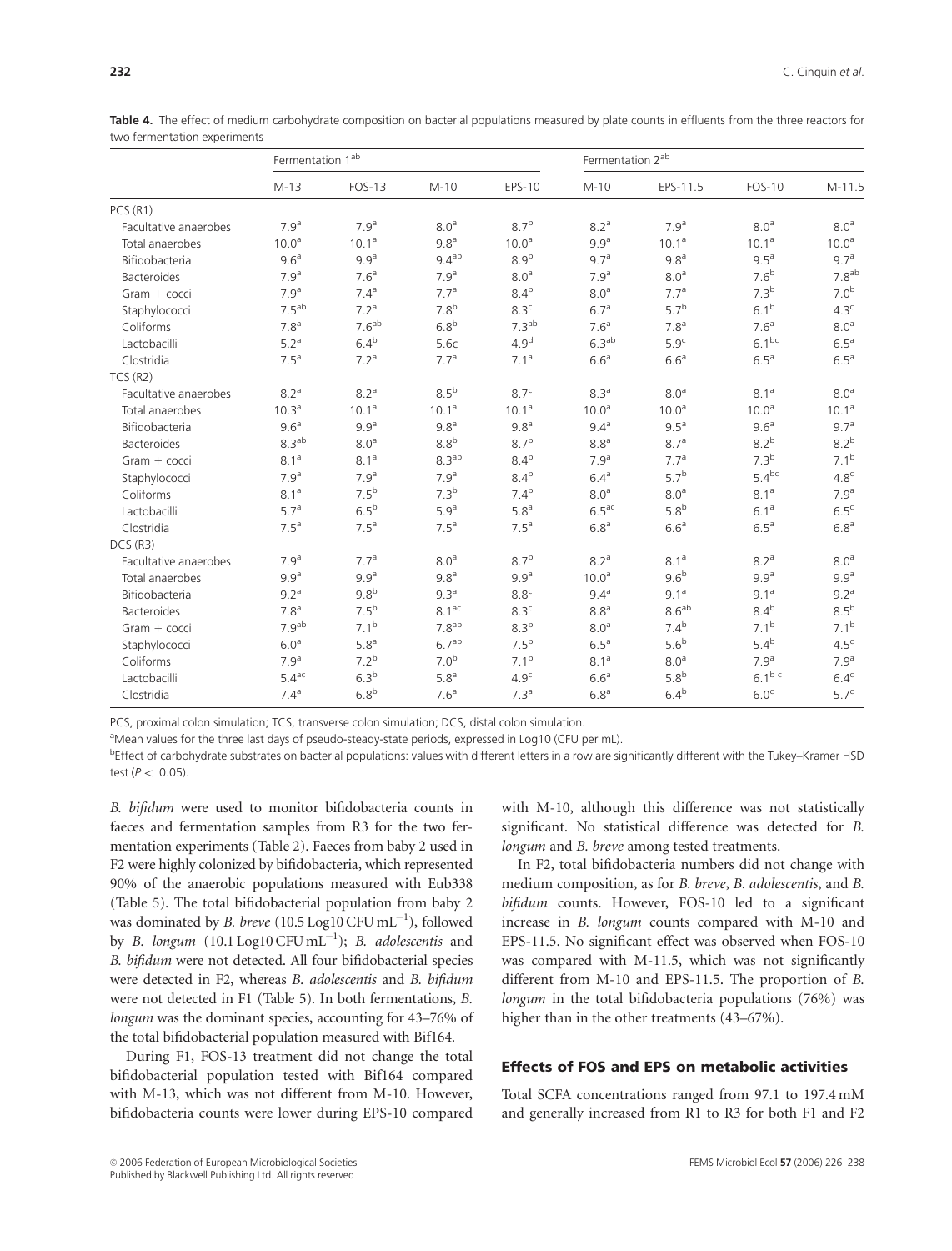Table 5. The effect of medium carbohydrate composition on bifidobacteria populations determined with fluorescence in situ hybridization (FISH) analyses in effluent samples from distal colon simulation (R3) during two colonic fermentations F1 and F2

|               | Fermentation F1 <sup>ab</sup> |                 |                   |                 |                    |                 |                    |                 |             |                 |  |  |  |
|---------------|-------------------------------|-----------------|-------------------|-----------------|--------------------|-----------------|--------------------|-----------------|-------------|-----------------|--|--|--|
|               | $M-13$                        |                 | <b>FOS-13</b>     |                 | M-10               |                 | EPS-10             |                 | Faeces      |                 |  |  |  |
|               | FISH counts                   | $\%$            | FISH counts       | $\%$            | FISH counts        | $\%$            | FISH counts        | %               | FISH counts | $\%$            |  |  |  |
| Eub338        | 10.6                          |                 | 10.5              |                 | 10.5               |                 | 10.2               |                 |             |                 |  |  |  |
| <b>Bif164</b> | $10.4^{\text{a}}$             | 71 <sup>c</sup> | 10.4 <sup>a</sup> | 84 <sup>b</sup> | 10.3 <sup>ab</sup> | 76 <sup>b</sup> | $10.1^{b}$         | 80 <sup>b</sup> | Nd          |                 |  |  |  |
| Blong209      | 10.3 <sup>a</sup>             | 74              | 10.3 <sup>a</sup> | 66              | 10.1 <sup>a</sup>  | 57              | 9.9 <sup>a</sup>   | 61              | Nd          |                 |  |  |  |
| Bbr           | 9.8 <sup>a</sup>              | 25              | 9.8 <sup>a</sup>  | 23              | 9.4 <sup>a</sup>   | 12              | 9.3 <sup>a</sup>   | 13              | Nd          |                 |  |  |  |
| PAD           | <b>ND</b>                     |                 |                   | <b>ND</b>       |                    | <b>ND</b>       |                    | <b>ND</b>       | Nd          |                 |  |  |  |
| pBiBIF        | <b>ND</b>                     |                 |                   | <b>ND</b>       |                    | <b>ND</b>       |                    | <b>ND</b>       | Nd          |                 |  |  |  |
|               | Fermentation F2 <sup>ab</sup> |                 |                   |                 |                    |                 |                    |                 |             |                 |  |  |  |
|               | $M-10$                        |                 | EPS-11.5          |                 | FOS-10             |                 | $M-11.5$           |                 | Faeces      |                 |  |  |  |
|               | FISH counts                   | $\frac{0}{0}$   | FISH counts       | $\%$            | FISH counts        | $\%$            | FISH counts        | $\%$            | FISH counts | $\%$            |  |  |  |
| Eub338        | 10.5                          |                 | 10.6              | 10.6            | 10.5               | 10.9            |                    |                 |             |                 |  |  |  |
| <b>Bif164</b> | 10.4 <sup>a</sup>             | 72 <sup>b</sup> | 10.4 <sup>a</sup> | 65 <sup>b</sup> | $10.5^{\text{a}}$  | 76 <sup>b</sup> | $10.4^{\text{a}}$  | 80 <sup>c</sup> | 10.8        | 90 <sup>c</sup> |  |  |  |
| Blong209      | 10.0 <sup>a</sup>             | 43              | 10.1 <sup>a</sup> | 49              | $10.4^{b}$         | 76              | 10.2 <sup>ab</sup> | 67              | 10.1        | 20              |  |  |  |
| Bbr           | 9.8 <sup>a</sup>              | 29              | 9.9 <sup>a</sup>  | 31              | 9.7 <sup>a</sup>   | 17              | 9.6 <sup>a</sup>   | 17              | 10.5        | 50              |  |  |  |
| PAD           | 9.9 <sup>a</sup>              | 33              | 9.8 <sup>a</sup>  | 28              | 9.8 <sup>a</sup>   | 19              | 9.7 <sup>a</sup>   | 22              | <b>ND</b>   |                 |  |  |  |
| pBiBIF        | 9.1 <sup>a</sup>              | 5               | 9.0 <sup>a</sup>  | $\overline{4}$  | 9.0 <sup>a</sup>   | 3               | 9.0 <sup>a</sup>   | 4               | <b>ND</b>   |                 |  |  |  |

<sup>a</sup>Mean values of the two last days of each pseudo-steady state expressed in Log10 (cell number per mL).

b Effect of carbohydrate substrates on bifidobacteria populations: values with different letters in a row are significantly different with the Tukey–Kramer HSD test  $(P < 0.05)$ .

<sup>c</sup>Percentage representing the proportion of bifidobacteria compared with the total bacterial population measured by FISH with the probe Eub338.

ND, not detected, value below the detection limit of the method [6 Log10 (cell number per mL)].

Nd, not determined.

(Table 6). During F1, the total SCFA concentration in all three reactors increased in the order: EPS-10, M-10, M-13, FOS-13. The decrease in total SCFA in EPS-10 was essentially the result of a decrease in acetic acid production. The high SCFA production for FOS-13 in R1 was associated with high acetic and propionic acid concentrations. FOS-13, M-10 and EPS-10 induced a significant decrease in isoacids in R3 (DCS) compared with M-13.

During F2, the total SCFA concentration increased in all three reactors in the order: M-10, EPS-11.5, FOS-10, M-11.5. In R1, FOS-10 and M-11.5 showed significantly higher concentrations of propionic and butyric acids compared with M-10. The highest concentration of butyric acid was measured in R1 during FOS-10. In R2, compared with M-10, the increase in total SCFA was mainly the result of an increase of acetic acid production for EPS-11.5, and of both acetic and propionic acids for FOS-10 and M-11.5. In R3, the total SCFA production for FOS-10 and M-11.5 was significantly higher than for M-10 and EPS-11.5, mainly as a result of increased acetic acid production. During F2, no significant changes of isoacid concentration were observed for all conditions and reactors.

In both fermentations, ammonia concentration increased from R1 to R3 for all tested periods (Table 7). Compared

with M-13, FOS-13 significantly decreased ammonia production in R2 and R3 during F1, whereas no differences were observed between EPS-11.5 and M-11.5.

In F2, significant differences in ammonia production were only detected in R1 (PCS) (Table 7). The lowest concentrations of ammonia were measured for FOS-10 and M-11.5. EPS-11.5 also showed a significantly lower concentration of ammonia compared with M-10.

# Analysis of EPS in EPS powder and fermentation samples

The content in low-molecular-weight sugars of the EPS powder was estimated from the carbohydrate concentration measured by phenol-sulphuric assay in the filtrate at the end of the purification procedure, and was  $1.4 \pm 0.2\%$  and  $1.1 \pm 0.1\%$  for the two powder preparations used for F1 and F2. The protein content for the two powders was  $5.2 \pm 1.1$ %, as measured by the Lowry test. The EPS concentration in the fresh media used for EPS-10 and EPS-11.5 was  $1481 \pm 107$  and  $1496 \pm 119$  mg L<sup>-1</sup>, respectively. Residual EPS concentrations in the effluent from R3 (DCS) were  $1476 \pm 10$  and  $1469 \pm 15$  mg  $L^{-1}$ , respectively, for EPS-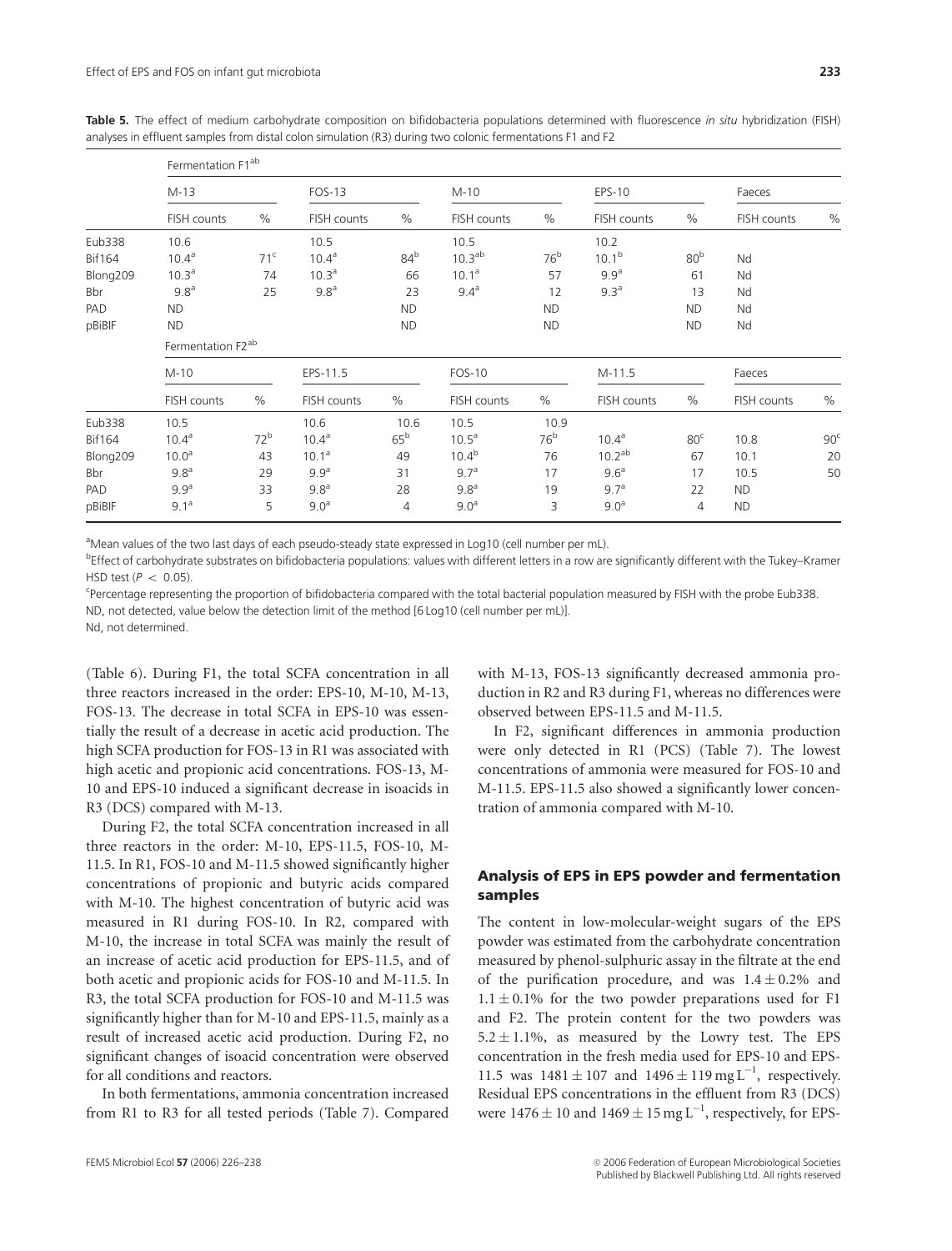|                   | Fermentation 1 <sup>ab</sup> (mM) |                    |                    |                    |  |  |  |  |  |
|-------------------|-----------------------------------|--------------------|--------------------|--------------------|--|--|--|--|--|
|                   | $M-13$                            | <b>FOS-13</b>      | $M-10$             | EPS-10             |  |  |  |  |  |
| PCS(R1)           |                                   |                    |                    |                    |  |  |  |  |  |
| <b>Total SCFA</b> | 140.9 <sup>a</sup>                | $166.5^a$          | $108.8^{b}$        | $97.1^{b}$         |  |  |  |  |  |
| Acetate           | $96.0^{ab}$                       | 108.3 <sup>b</sup> | 77.7 <sup>a</sup>  | 53.4 <sup>c</sup>  |  |  |  |  |  |
| Propionate        | 25.6 <sup>a</sup>                 | $35.5^{b}$         | $16.4^c$           | 24.1 <sup>a</sup>  |  |  |  |  |  |
| Butyrate          | 19.3 <sup>a</sup>                 | 22.7a              | 14.7 <sup>a</sup>  | 19.6 <sup>a</sup>  |  |  |  |  |  |
| Isoacids          | $10.1^a$                          | $12.1^a$           | 10.3 <sup>a</sup>  | 10.5 <sup>a</sup>  |  |  |  |  |  |
| TCS(R2)           |                                   |                    |                    |                    |  |  |  |  |  |
| <b>Total SCFA</b> | 161.1 <sup>a</sup>                | $197.4^{b}$        | 136.3 <sup>a</sup> | $104.1^c$          |  |  |  |  |  |
| Acetate           | $102.5^{\text{a}}$                | $118.4^{\rm a}$    | $84.3^{b}$         | 50.9 <sup>c</sup>  |  |  |  |  |  |
| Propionate        | 33.1 <sup>a</sup>                 | 45.7 <sup>b</sup>  | 26.0 <sup>c</sup>  | $28.4^{\text{ac}}$ |  |  |  |  |  |
| Butyrate          | $25.5^{\text{a}}$                 | 33.3 <sup>a</sup>  | 26.0 <sup>a</sup>  | 24.8 <sup>a</sup>  |  |  |  |  |  |
| Isoacids          | 17.9 <sup>a</sup>                 | 20.7 <sup>a</sup>  | $17.5^{\text{a}}$  | $10.4^{\rm a}$     |  |  |  |  |  |
| DCS (R3)          |                                   |                    |                    |                    |  |  |  |  |  |
| <b>Total SCFA</b> | 184.8 <sup>a</sup>                | 192.8 <sup>a</sup> | 146.1 <sup>b</sup> | $130.1^c$          |  |  |  |  |  |
| Acetate           | 114.9 <sup>a</sup>                | 119.7 <sup>a</sup> | 94.0 <sup>b</sup>  | 65.6 <sup>c</sup>  |  |  |  |  |  |
| Propionate        | 41.3 <sup>a</sup>                 | $42.1^a$           | $25.2^{b}$         | $34.2^{ab}$        |  |  |  |  |  |
| Butyrate          | 28.6 <sup>a</sup>                 | 31.0 <sup>a</sup>  | 26.9 <sup>a</sup>  | 30.3 <sup>a</sup>  |  |  |  |  |  |
| Isoacids          | 22.0 <sup>a</sup>                 | $13.1^{b}$         | $15.9^{b}$         | $16.4^{b}$         |  |  |  |  |  |
|                   | Fermentation 2 <sup>ab</sup> (mM) |                    |                    |                    |  |  |  |  |  |
|                   | $M-10$                            | EPS-11.5           | <b>FOS-10</b>      | $M-11.5$           |  |  |  |  |  |
| PCS (R1)          |                                   |                    |                    |                    |  |  |  |  |  |
| <b>Total SCFA</b> | 118.6 <sup>a</sup>                | $125.2^{ab}$       | $137.4^{b}$        | 138.9b             |  |  |  |  |  |
| Acetate           | 92.7 <sup>a</sup>                 | 97.9 <sup>a</sup>  | $102.4^{\text{a}}$ | $108.6^{\rm a}$    |  |  |  |  |  |
| Propionate        | $20.4^{a}$                        | $19.8^{a}$         | 26.9 <sup>b</sup>  | $22.6^{ab}$        |  |  |  |  |  |
| Butyrate          | $5.5^a$                           | 7.5 <sup>b</sup>   | 8.2 <sup>c</sup>   | 7.7 <sup>bc</sup>  |  |  |  |  |  |
| Isoacids          | 3.6 <sup>a</sup>                  | 3.6 <sup>a</sup>   | 3.6 <sup>a</sup>   | 4.0 <sup>a</sup>   |  |  |  |  |  |
| TCS(R2)           |                                   |                    |                    |                    |  |  |  |  |  |
| <b>Total SCFA</b> | $141.4^a$                         | $150.4^{b}$        | $159.1^{b}$        | $171.5^c$          |  |  |  |  |  |
| Acetate           | $104.4^{\rm a}$                   | $111.4^{ab}$       | $113.3^{b}$        | $126.3^c$          |  |  |  |  |  |
| Propionate        | $25.5^{\circ}$                    | 26.7 <sup>a</sup>  | $32.1^{b}$         | $31.8^{b}$         |  |  |  |  |  |
| Butyrate          | $11.5^a$                          | $12.4^{\rm a}$     | $13.6^a$           | $13.4^{\circ}$     |  |  |  |  |  |
| Isoacids          | 10.2 <sup>a</sup>                 | 10.6 <sup>a</sup>  | 10.2 <sup>a</sup>  | $13.4^{a}$         |  |  |  |  |  |
| DCS(R3)           |                                   |                    |                    |                    |  |  |  |  |  |
| <b>Total SCFA</b> | 157.3 <sup>a</sup>                | $158.3^{ab}$       | $167.9^{b}$        | $178.2^c$          |  |  |  |  |  |
| Acetate           | 115.3 <sup>a</sup>                | 115.3 <sup>a</sup> | 119.9 <sup>b</sup> | $131.4^c$          |  |  |  |  |  |
| Propionate        | 29.0 <sup>a</sup>                 | $29.5^{\text{a}}$  | 33.1 <sup>a</sup>  | $32.5^a$           |  |  |  |  |  |
| Butyrate          | 13.0 <sup>a</sup>                 | 13.8 <sup>a</sup>  | 13.9 <sup>a</sup>  | 14.3 <sup>a</sup>  |  |  |  |  |  |
| Isoacids          | $12.6^{\text{a}}$                 | 9.9 <sup>a</sup>   | 10.6 <sup>a</sup>  | $10.1^{\rm a}$     |  |  |  |  |  |

Table 6. Effect of medium carbohydrate composition on short-chain fatty acid and isoacid concentrations in effluents from the three reactors for two colonic fermentations, F1 and F2

PCS, proximal colon simulation; TCS, transverse colon simulation; DCS, distal colon simulation.

<sup>a</sup>Mean values of the three last days of each pseudo-steady state.

bEffect of carbohydrate substrates on organic acid production: values with different letters in a row are significantly different with the Tukey–Kramer HSD test  $(P < 0.05)$ .

10 in F1 and EPS-11.5 in F2, which shows that EPS was not metabolized during intestinal fermentation.

# **Discussion**

A number of chemostat systems have been designed to model the ecosystem of the human colon and to study bacterial composition and metabolism under controlled conditions. To solve the limitations of free-cell colonic models, we developed a new in vitro infant colonic model composed of a single-stage culture with immobilized infant faeces (Cinquin et al., 2004), which was further developed into a three-stage chemostat model composed of three reactors in series simultaneously simulating the proximal,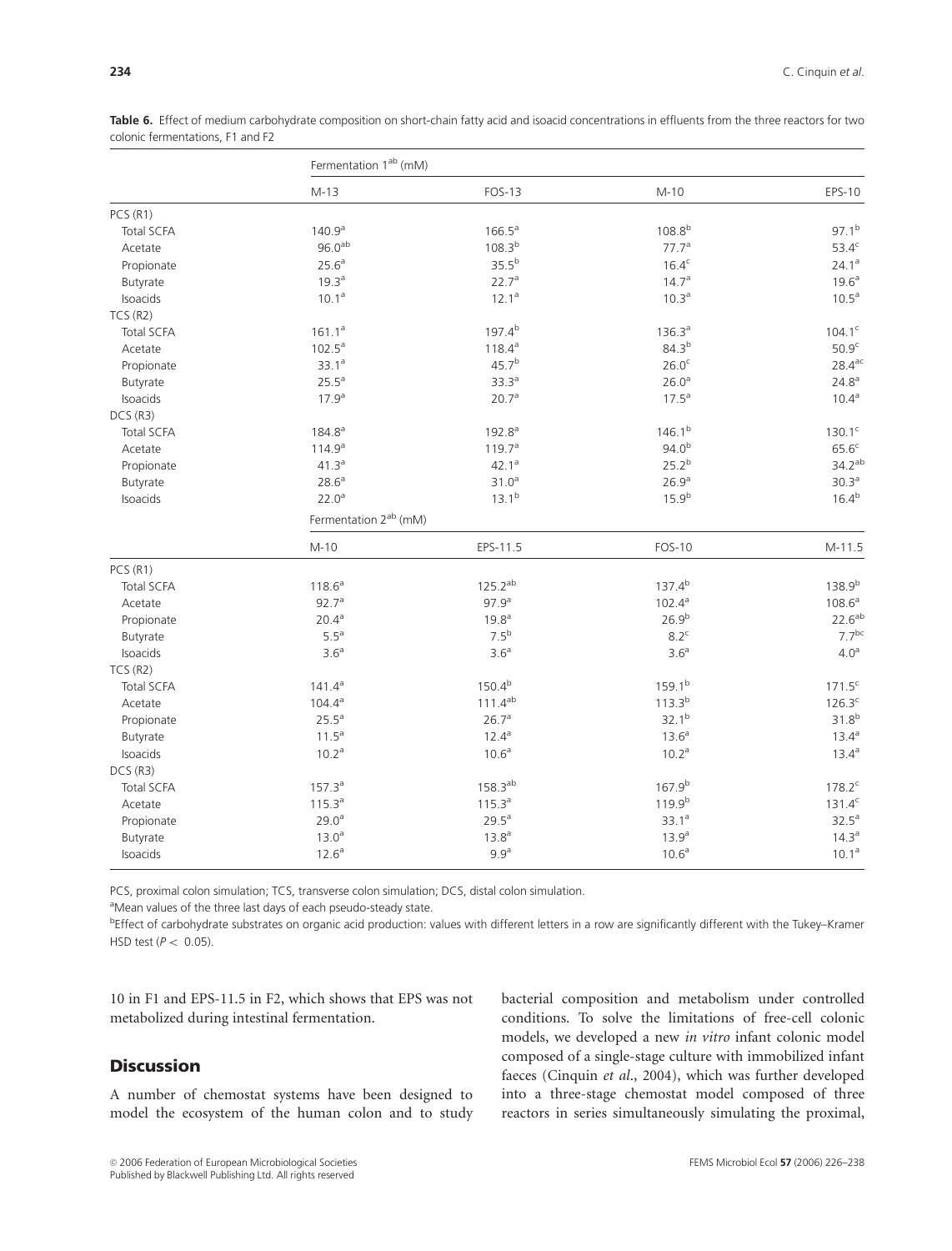|                    | Fermentation F1 <sup>ab</sup> (mM)  |                                  |                                |                                 |                      |                                        | Fermentation F2 <sup>ab</sup> (mM) |                          |                                       |          |
|--------------------|-------------------------------------|----------------------------------|--------------------------------|---------------------------------|----------------------|----------------------------------------|------------------------------------|--------------------------|---------------------------------------|----------|
|                    | $M-13$                              | FOS-13                           | $M-10$                         | $EPS-10$                        |                      | $M-10$                                 | EPS-11.5                           | <b>FOS-10</b>            | $M-11.5$                              |          |
| PCS(R1)            | 77 <sup>ab</sup>                    | 4.8 <sup>a</sup>                 | $10.23^{bc}$<br>$24.5^{\circ}$ | $12.9^{\circ}$                  | < 0.005              | $9.1^a$                                | 6.9 <sup>b</sup><br>$28.5^{\circ}$ | 1.7 <sup>c</sup><br>297a | 1.6 <sup>c</sup><br>29.2 <sup>a</sup> | < 0.0005 |
| TCS(R2)<br>DCS(R3) | $24.6^{\circ}$<br>26.3 <sup>a</sup> | $14.4^{\circ}$<br>$16.5^{\rm b}$ | 29.1 <sup>c</sup>              | 23.3 <sup>a</sup><br>$35.4^{d}$ | < 0.0005<br>< 0.0005 | 29.4 <sup>a</sup><br>33.5 <sup>a</sup> | 31.7 <sup>a</sup>                  | 32.3 <sup>a</sup>        | 32.2 <sup>a</sup>                     |          |

Table 7. Effect of medium carbohydrate composition on ammonia production in the three reactors for two colonic fermentation experiments, F1 and F2

PCS, proximal colon simulation; TCS, transverse colon simulation; DCS, distal colon simulation.

<sup>a</sup>Mean values of the three last days of each pseudo-steady state.

bEffect of carbohydrate substrates on ammonia production: values with different letters in a row are significantly different with the Tukey–Kramer HSD test.

transverse and distal parts of the infant colon (Cinquin et al., 2006). This immobilized-cell model was validated by microbiological analyses using both plate counts on selective media and molecular methods, as well as metabolic data (Cinquin et al., 2004, 2006). Indeed, we showed that cell immobilization induced a high cell density in beads and fermentation medium, comparable with in vivo values, improved stability, and preserved bacterial diversity of the faecal inoculum over long culture periods. The maintenance of a stable community in all reactors can be explained by immobilized faecal microbiota growth, cell release from beads, and eventually growth of free cells in the bulk medium. In the present study, we used this new three-stage chemostat model with immobilized cells to investigate the prebiotic effects of EPS produced by L. rhamnosus RW-9595 M on infant faecal microbiota, in parallel with a wellcharacterized prebiotic, fructo-oligosaccharides (FOS), with two continuous culture experiments. In a previous paper (Cinquin et al., 2006), we reported a detailed analysis of stabilization periods for F1 (M-13) and F2 (M-10).

In this study, replacement of maltodextrin in M-13 by FOS during F1 (FOS-13) gave increased numbers of lactobacilli, and of bifidobacteria to a lesser extent, while less desirable bacteria such as coliforms, clostridia and bacteroides showed decreased numbers in beads and fermentation effluents (Table 4). Similar effects have been reported for FOS for various in vitro (Michel et al., 1998; Rycroft et al., 2001a) and in vivo (Gibson et al., 1995) studies in adults or following the ingestion of a prebiotic mixture of FOS and galacto-oligosaccharides in infants (Fanaro et al., 2005). In our study, a larger increase in numbers was observed for lactobacilli (plus 0.8 to 1.2 Log10 for FOS-13 compared with M-13,  $P < 0.05$ ), whereas only a slight increase in bifidobacteria was observed (plus 0.3 to 0.6 Log10,  $P < 0.05$  only in R3) in the fermentation effluents from the three reactors for F1. This low effect of FOS on the number of bifidobacteria is probably a result of the high initial bifidobacteria counts measured in the M-13 control (9.6 Log10 CFU  $\text{mL}^{-1}$ ). Kleessen *et al*. (2001) did not observe any bifidogenic effects of inulin on microbiota in vivo in rats associated with

human faecal microbiota, probably because of the high bifidobacteria counts in the control. Indeed, Rycroft et al. (2001b) showed a clear correlation between the increase in bifidobacterial populations and their initial number, with a stronger effect for low initial levels of bifidobacteria. In contrast to F1, no stimulation of lactobacilli nor of bifidobacteria was observed during the substitution of maltodextrin in F2 (M-10) for FOS (FOS-10). This lack of stimulation, compared with F1, might be explained by the lower FOS concentration tested in F2 (7.5 vs.  $9.8 \text{ g L}^{-1}$ ) combined with high initial counts of lactobacilli and bifidobacteria before FOS treatment (6.3 and 9.7 Log10 CFU mL<sup>-1</sup> respectively). Moreover, the FOS effect is known to be dosedependent, as observed in infants (Moro et al., 2002) and adults (Bouhnik et al., 1999).

Fluorescence in situ hybridization analysis confirmed the high numbers of bifidobacteria in both fermentations  $(10.1-10.5 \text{ Log}10 \text{ cell }$  number mL<sup>-1</sup>). Close to 100% of the bifidobacterial community was recovered with the four species-specific probes tested (Table 5), while B. longum was the major population, representing 57–74% of the bifidobacterial community. Only B. longum and B. breve were detected in F1, whereas the four species were detected in F2, including B. adolescentis and B. bifidum, which were below the detection limit in the faecal inoculum. FOS did not lead to significant increases in total counts of bifidobacteria in either fermentation. In F2, however, FOS (FOS-10) changed the balance for bifidobacterial species, and specifically increased the numbers and proportion of B. longum compared with M-10 and EPS-11.5. This result is in agreement with data from Bielecka et al. (2002), who showed that B. longum, B. infantis and B. animalis were able to ferment FOS better than other bifidobacterial species. This effect was not observed in F1, probably because of the initially high proportion of B. longum present in the fermentation effluents before FOS treatment. In the present study, the high levels of bifidobacteria in both faecal samples and fermentation effluents were probably responsible for the lack of bifidogenic effect observed with FOS. However, despite the limited effect of FOS on total numbers of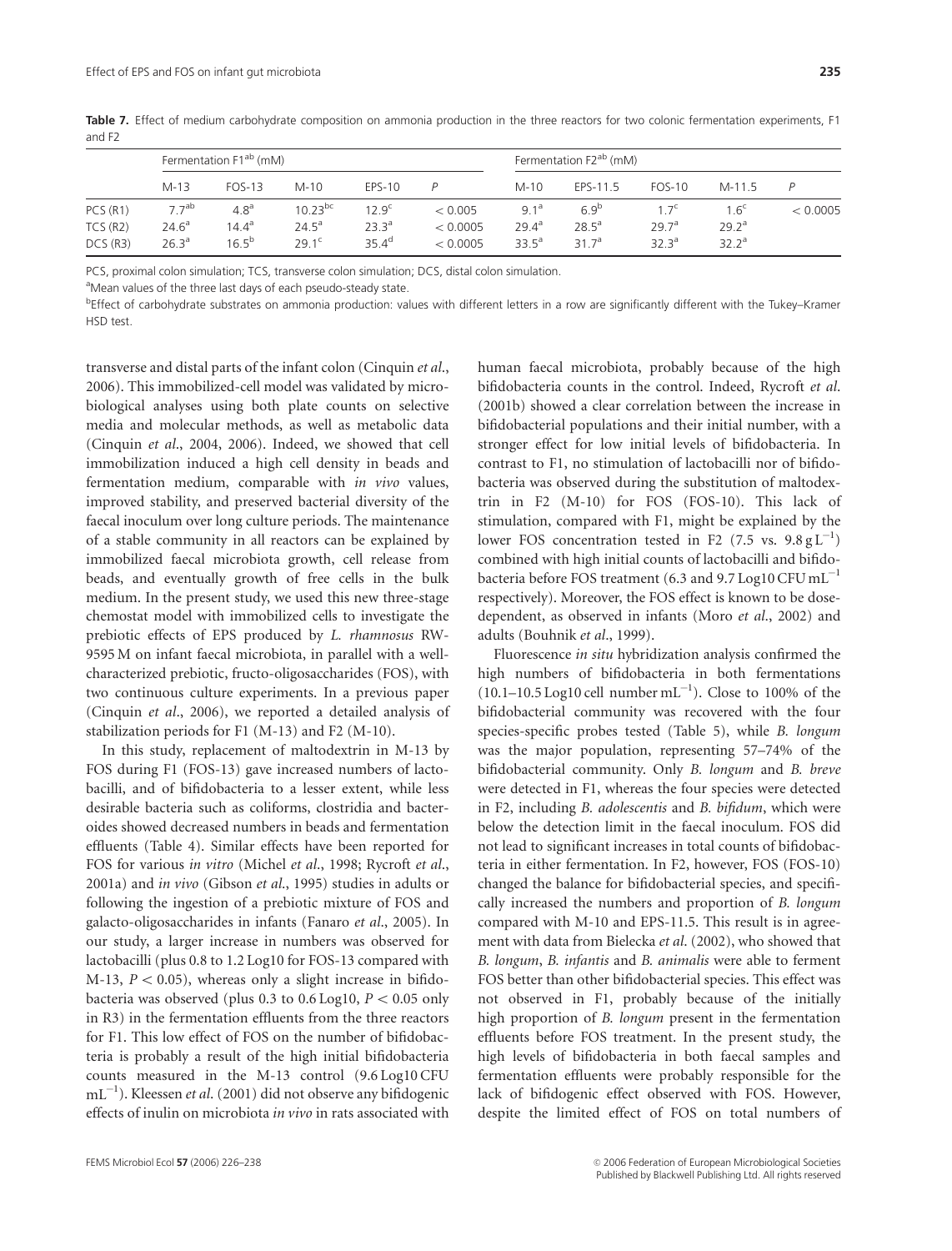bifidobacteria, the observed stimulation of lactobacilli and B. longum together with the decrease in coliforms are in agreement with published data (Gibson et al., 1995; Bielecka et al., 2002).

Moreover, FOS was well fermented by the bacterial community established in the continuous culture, and gave increases in SCFA production and decreases in ammonia. This supports other data in the literature (Gibson & Roberfroid, 1995) and confirms the good reactivity and validity of our system for modelling intestinal fermentations. However, the reduction in ammonia production was observed in all three reactors in F1, but was only observed in R1 for F2. This difference is probably related to the lower amounts of FOS tested in F2 (FOS-10 with  $7.5 \text{ g L}^{-1}$  of FOS) compared with F1 (FOS-13 with  $9.8 \text{ g L}^{-1}$  of FOS). Because FOS are easily metabolized by the microbiota, they might have been completely fermented in the first reactor during F2. In contrast with in vitro data obtained with adult faecal microbiota, which showed the butyrogenic effects of FOS on SCFA production (Rycroft et al., 2001a), the increase in SCFA production in our study was obtained without modifying the butyrate ratio. This absence of butyrogenic effect during FOS fermentations has been observed in vitro with infant microbiota (Flickinger et al., 2002), and may be associated with the reduced bacterial complexity of infant microbiota and with lower concentrations or the absence of butyrate producers compared with adult microbiota (Harmsen et al., 2000; Cinquin et al., 2006). It has been shown that the growth or activity of these bacteria can be stimulated by prebiotics and complex carbohydrates (Pryde et al., 2002), and that infants have a lower capacity to produce butyrate than adults (Parrett et al., 1997).

The central aim of this study was to investigate the potential prebiotic effects of EPS produced by L. rhamnosus RW-9595 M on infant bacterial microbiota compared to FOS, a well-known prebiotic. In F1, the substitution of  $1.5 g L^{-1}$  of maltodextrin (M-10) by the same amount of EPS (EPS-10) induced a decrease in total SCFA concentrations, believed to be associated with a decrease in acetate ratios, and increases in propionate and butyrate ratios. Similar effects were reported for long compared with short retention times during in vitro colonic fermentations by Macfarlane et al. (1998). This suggests that a lower fermentable carbohydrate concentration was available for EPS-10 compared with M-10. This was confirmed by an increase in ammonia concentrations in EPS-10 compared with M-10. Indeed, ammonia, which is produced during protein breakdown, reflected the increase in the protein/carbohydrate ratio between M-10 and EPS-10. These results were confirmed during F2 by the lack of stimulation of SCFA production observed in EPS-11.5 (M-10 plus  $1.5 \text{ g L}^{-1}$  EPS) compared with M-10, whereas M-11.5 (M-10 plus  $1.5 \text{ g L}^{-1}$ maltodextrin) resulted in SCFA increases. Data from both

fermentation experiments suggest that EPS was not metabolized by the infant microbiota. Moreover, quantification of residual EPS in the fermented media confirmed that the EPS used in this study was not fermented.

In F1, increases in the facultative anaerobic populations observed for EPS-10 compared with M-10 could be a result of reductions of fermentable carbohydrates in the medium or of specific effects of EPS. A second fermentation, F2, was carried out to differentiate between these effects. The addition of EPS in medium M-10 (EPS-11.5) led to decreases in lactobacilli and staphylococci counts compared with M-10 in all three reactors, although the amount of fermentable carbohydrates remained the same.

Data obtained with FOS in this study are in agreement with previous published studies, supporting the validity of the in vitro model using immobilized faecal bacteria. Moreover, we showed that the balance of different bifidobacterial species could be modified by FOS, with a specific stimulation of B. longum, although no effect was detected on the total bifidobacterial population. To our knowledge, this is the first time that the effects of different polysaccharide substrates on bifidobacterial species have been studied by FISH in a complex bacterial ecosystem. EPS produced by L. rhamnosus RW-9595 M was not metabolized by infant microbiota and did not exert any prebiotic effects. On the contrary, our data suggest that this EPS has a detrimental effect on bacterial balance by decreasing lactobacilli numbers.

## Acknowledgements

This research was supported by the National Sciences and Engineering Research Council of Canada (Discovery Grant CG028544), ETHZ (Research Grant TH 21/02-4) and the Swiss National Science Foundation (Project 3100AO-102256/1). The intestinal model with immobilized faecal microbiota is protected by  $US - Canada$  patent applications.

## **References**

- Alm EW, Oerther DB, Larsen N, Stahl DA & Raskin L (1996) The oligonucleotide probe database. Appl Environ Microbiol 62: 3557–3559.
- Amann RI, Ludwig W & Schleifer KH (1995) Phylogenetic identification and in situ detection of individual microbial cells without cultivation. Microbiol Rev 59: 143–169.
- Bakker-Zierikzee AM, Alles MS, Knol J, Kok FJ, Tolboom JJ & Bindels JG (2005) Effects of infant formula containing a mixture of galacto- and fructo-oligosaccharides or viable Bifidobacterium animalis on the intestinal microflora during the first 4 months of life. Br J Nutr 94: 783–790.
- Dal Bello FD, Walter J, Hertel C & Hammes WP (2001) In vitro study of prebiotic properties of levan-type exopolysaccharides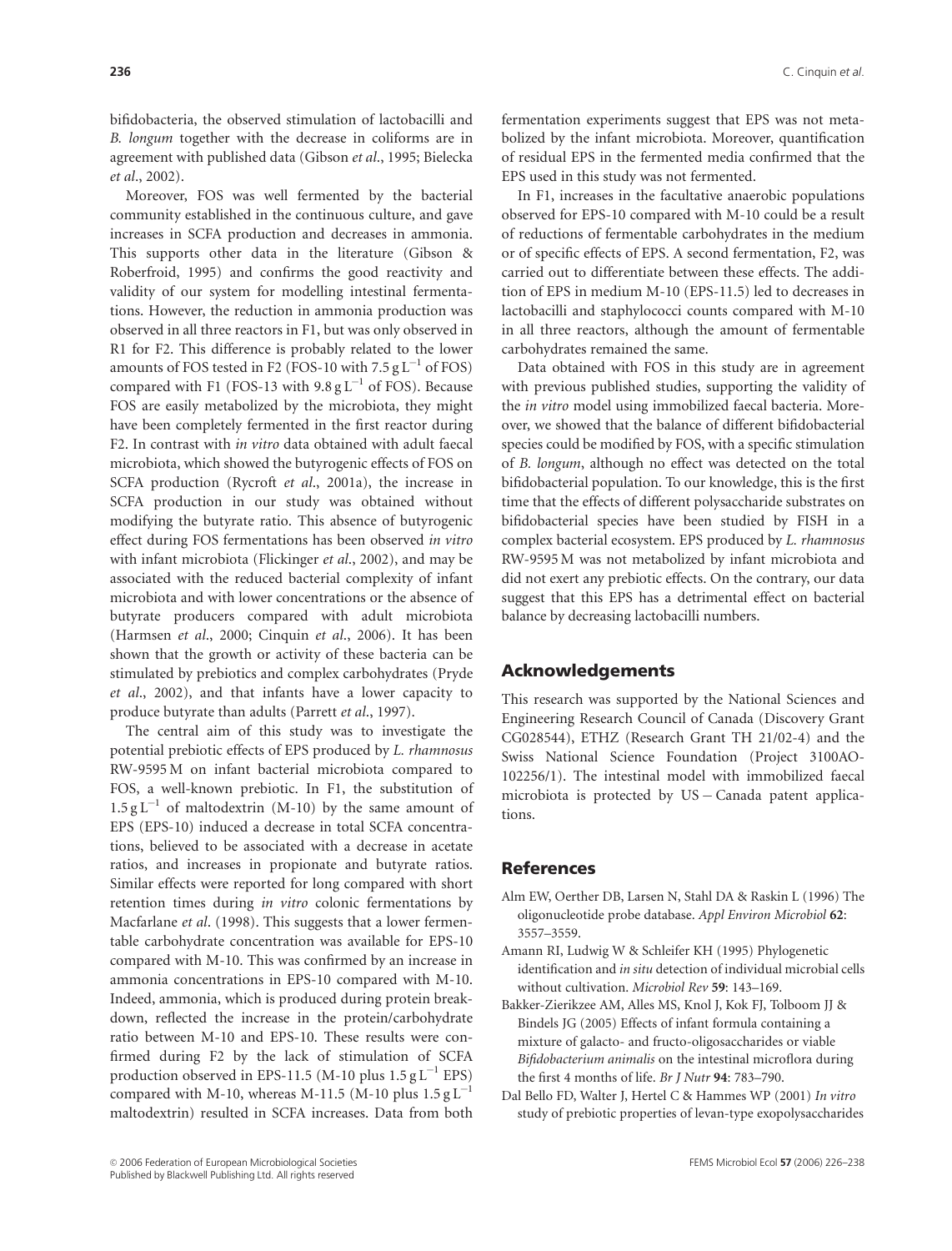from lactobacilli and non-digestible carbohydrates using denaturating gradient gel electrophoresis. Syst Appl Microbiol 24: 232–237.

Bergmaier D, Lacroix C, Macedo G & Champagne CP (2001) New method for exopolysaccharide determination in culture broth using stirred ultrafiltration cells. Appl Microbiol Biotechnol 57: 401–406.

Bielecka M, Biedrzycka E & Majkowska A (2002) Selection of probiotics and prebiotics for symbiotics and confirmation of their in vivo effectiveness. Food Res Int 35: 125–131.

Bouhnik Y, Vahedi K, Achour L, Attar A, Salfati J, Pochart P, Marteau P, Flourie B, Bornet F & Rambaud JC (1999) Shortchain fructo-oligosaccharide administration dose-dependently increases fecal bifidobacteria in healthy humans. J Nutr 129: 113–116.

Van Calsteren MR, Pau-Roblot C, Begin A & Roy D (2002) Structure determination of the exopolysaccharide produced by Lactobacillus rhamnosus strains RW-9595 M and R. Biochem J 363: 7–17.

Cinquin C, Le Blay G, Fliss I & Lacroix C (2004) Immobilization of infant fecal microbiota and utilization in an in vitro colonic fermentation model. Microb Ecol 48: 128–138.

Cinquin C, Le Blay G, Fliss I & Lacroix C (2006) New three-stage in vitro model for infant colonic fermentation with immobilized fecal microbiota. FEMS Microbiol Ecol, in press.

Dubois M, Gilles KA, Hamilton JK, Rebers PA & Smith F (1956) Colorimetric method for determination of sugars and related substances. Anal Chem 28: 350–356.

Dupont I, Roy D & Lapointe G (2000) Comparison of exopolysaccharide production by strains of Lactobacillus rhamnosus and Lactobacillus paracasei grown in chemically defined medium and milk. J Ind Microbiol Biotechnol 24: 251–255.

Fanaro S, Boehm G, Garssen J, Knol J, Mosca F, Stahl B & Vigi V (2005) Galacto-oligosaccharides and long-chain fructooligosaccharides as prebiotics in infant formulas: a review. Acta Paediatr 94 (Suppl): 22–26.

Flickinger EA, Hatch TF, Wofford RC, Grieshop CM, Murray SM & Fahey GC (2002) In vitro fermentation properties of selected fructooligosaccharide-containing vegetables and in vivo colonic microbial populations are affected by the diets of healthy human infants. J Nutr 132: 2188–2194.

Germond JE, Mamin O & Mollet B (2002) Species-specific identification of nine human Bifidobacterium spp. in feces. Syst Appl Microbiol 25: 536–543.

Ghisolfi J (2003) Dietary fibre and prebiotics in infant formulas. Proc Nutr Soc 62: 183–185.

Gibson GR & Roberfroid MB (1995) Dietary modulation of the human colonic microbiota: introducing the concept of prebiotics. J Nutr 125: 1401–1412.

Gibson GR, Beatty ER, Wang X & Cummings JH (1995) Selective stimulation of bifidobacteria in the human colon by oligofructose and inulin. Gastroenterology 108: 975–982.

Harmsen HJ, Wildeboer-Veloo AC, Raangs GC, Wagendorp AA, Klijn N, Bindels JG & Welling GW (2000) Analysis of intestinal flora development in breast-fed and formula-fed infants by using molecular identification and detection methods. J Pediatr Gastroenterol Nutr 30: 61–67.

Kleessen B, Hartmann L & Blaut M (2001) Oligofructose and long-chain inulin: influence on the gut microbial ecology of rats associated with a human faecal flora. Br J Nutr 86: 291–300.

Kunz C & Rudloff S (1993) Biological functions of oligosaccharides in human milk. Acta Paediatr 82: 903–912.

Langendijk PS, Schut F, Jansen GJ, Raangs GC, Kamphuis GR, Wilkinson MH & Welling GW (1995) Quantitative fluorescence in situ hybridization of Bifidobacterium spp. with genus-specific 16S rRNA-targeted probes and its application in fecal samples. Appl Environ Microbiol 61: 3069–3075.

Ludwig W, Strunk O, Westram R, et al. (2004) ARB: a software environment for sequence data. Nucleic Acids Res 32: 1363–1371.

Macfarlane GT & McBain AJ (1999) The human colonic microbiota. Colonic Microbiota, Nutrition and Health, (Gibson GR & Roberfroid MB, eds), pp. 1–25. Kluwer Academic Publishers, Boston, MA.

Macfarlane GT, Macfarlane S & Gibson GR (1998) Validation of a three-stage compound continuous culture system for investigating the effect of retention time on the ecology and metabolism of bacteria in the human colon. Microb Ecol 35: 180–187.

Maidak BL, Olson GJ, Larsen N, Overbeek R, McCaughey MJ & Woese CR (1997) The ribosomal database project (RDP). Nucleic Acids Res 25: 109–111.

Matsuki T, Watanabe K, Fujimoto J, Kado Y, Takada T, Matsumoto K & Tanaka R (2004) Quantitative PCR with 16S rRNA-gene-targeted species-specific primers for analysis of human intestinal bifidobacteria. Appl Environ Microbiol 70: 167–173.

Michel C, Kravtchenko TP, David A, Gueneau S, Kozlowski F & Cherbut C (1998) In vitro prebiotic effects of Acacia gums onto the human intestinal microbiota depends on both origin and environmental pH. Anaerobe 4: 257–266.

Molis C, Flourie B, Ouarne F, Gailing MF, Lartigue S, Guibert A, Bornet F & Galmiche JP (1996) Digestion, excretion, and energy value of fructo-oligosaccharides in healthy humans. Am J Clin Nutr 64: 324–328.

Morishita T, Deguchi Y, Yajima M, Sakurai T & Yura T (1981) Multiple nutritional requirements of lactobacilli: genetic lesions affecting amino acid biosynthetic pathways. J Bacteriol 148: 64–71.

Moro G, Minoli I, Mosca M, Fanaro S, Jelinek J, Stahl B & Boehm G (2002) Dosage-related bifidogenic effects of galacto- and fructooligosaccharides in formula-fed term infants. J Pediatr Gastroenterol Nutr 34: 291–295.

Mountzouris KC, McCartney AL & Gibson GR (2002) Intestinal microflora of human infants and current trends for its nutritional modulation. Br J Nutr 87: 405–420.